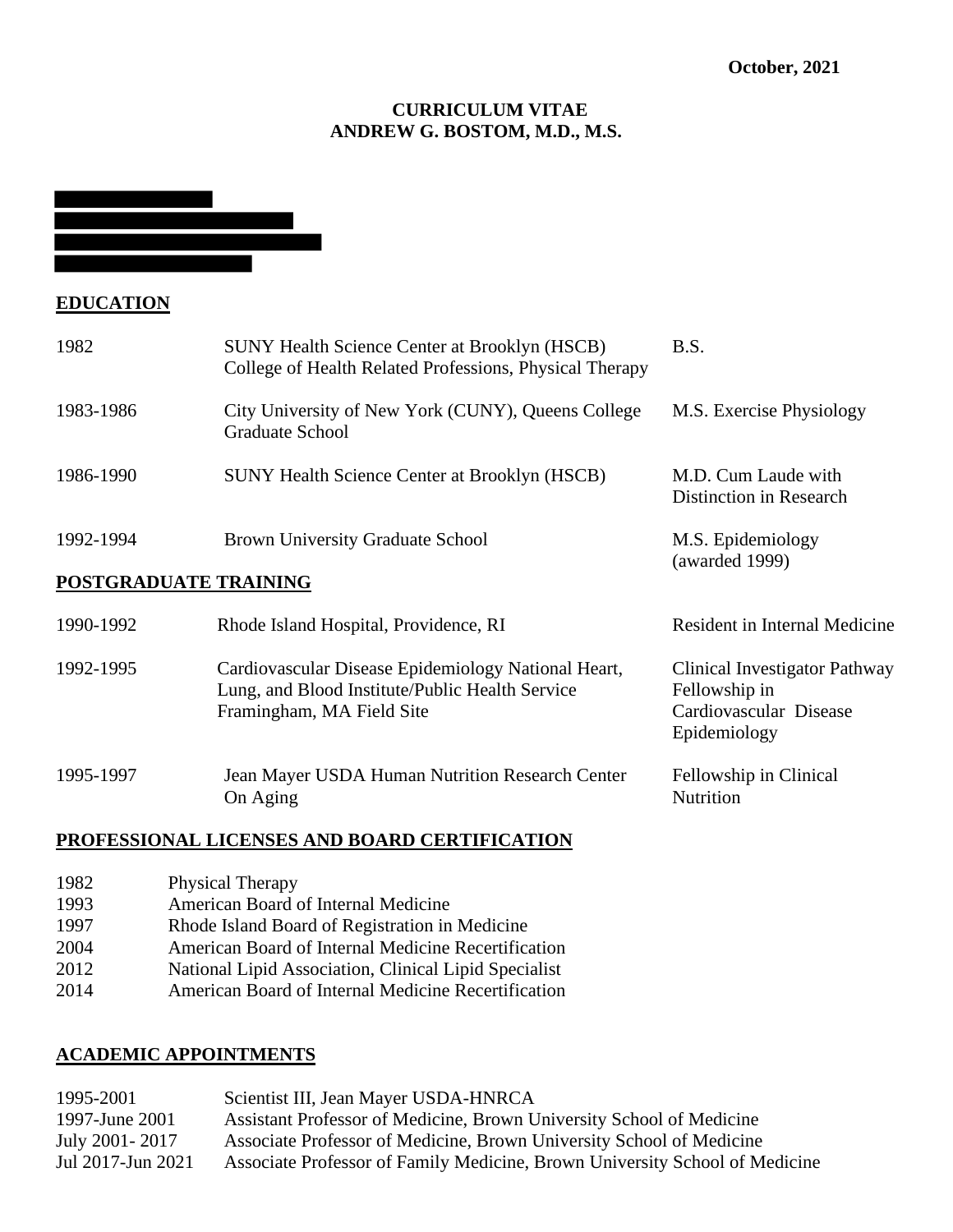# **HOSPITAL APPOINTMENTS**

- 1997-2001 Co-Director, Cardiac Rehabilitation Program, Memorial Hospital of Rhode Island
- 2001-2012 Director, Lipid Disorders Program, Division of Renal Diseases and Hypertension, Rhode Island Hospital
- **2013-now** Research Physician, Center for Primary Care and Prevention, Memorial Hospital of Rhode Island
- 2015-2017 Research Physician, Division of Renal Diseases and Hypertensions, Rhode Island Hospital

## **MEMBERSHIPS IN SOCIETIES**

| 1995-Present | American Heart Association - Council on Cardiovascular Disease, Epidemiology, and |
|--------------|-----------------------------------------------------------------------------------|
|              | Prevention; Council on Arteriosclerosis                                           |
| 1997-2012    | American Society of Nephrology                                                    |
| 2010-Present | National Lipid Association                                                        |

# **PUBLICATIONS (Peer reviewed)**

- 1. **Bostom AG**, Bates E, Mazzarella N, Block E, Adler J. Ergometer modification for combined arm-leg use by lower extremity amputees in cardiovascular testing and training. *Arch Phys Med Rehabil* 1987;68:244-7.
- 2. King ML, Guarracini M, Lennihan L, Freeman D, Gagas B, **Bostom AG**, Bates E, Nori S. Adaptive exercise testing for patients with hemiparesis. *J Cardiopulmonary Rehabil* 1989;9:237-42.
- 3. **Bostom AG**, Toner MM, McArdle WD, Montelione T, Brown CD, Stein RA. Lipid and lipoprotein profiles relate to peak aerobic power in spinal cord injured men. *Med Sci Sports Exerc* 1991;23:409-14.
- 4. **Bostom AG**, Eaton CB, Yanek L, McQuade W, Catalfamo J, Selhub J. Elevations in total plasma homocysteine in premature coronary artery, cerebrovascular, and peripheral vascular disease. *Atherosclerosis* 1993;102:121-4.
- 5. **Bostom AG**, Gagnon DR, Cupples LA, Wilson PWF, Jenner JL, Ordovas JM, Schaefer EJ, Castelli WP. A prospective investigation of elevated plasma lipoprotein (a) detected by electrophoresis and cardiovascular disease in women. *Circulation* 1994;90:1688-95.
- 6. **Bostom AG**, Yanek L, Hume AL, Eaton CB, McQuade W, Nadeau M, Perrone G, Jacques PF, Selhub J. High dose ascorbate supplementation fails to affect plasma homocysteine levels in patients with coronary heart disease. *Atherosclerosis* 1994;111:267-70.
- 7. Craig WY, Poulin S, **Bostom AG**, Eaton C, Laurino J, Ritchie R. Further characterization of the plasma lipoprotein (a) distribution. *J Clin Lab Invest* 1995;9:392-6.
- 8. **Bostom AG**, Shemin D, Nadeau MR, Stabler SP, Allen RH, Shih VE, Selhub J. Short term betaine therapy fails to lower elevated plasma total homocysteine in hemodialysis patients maintained on chronic folic acid supplementation. *Atherosclerosis* 1995;113:129-32.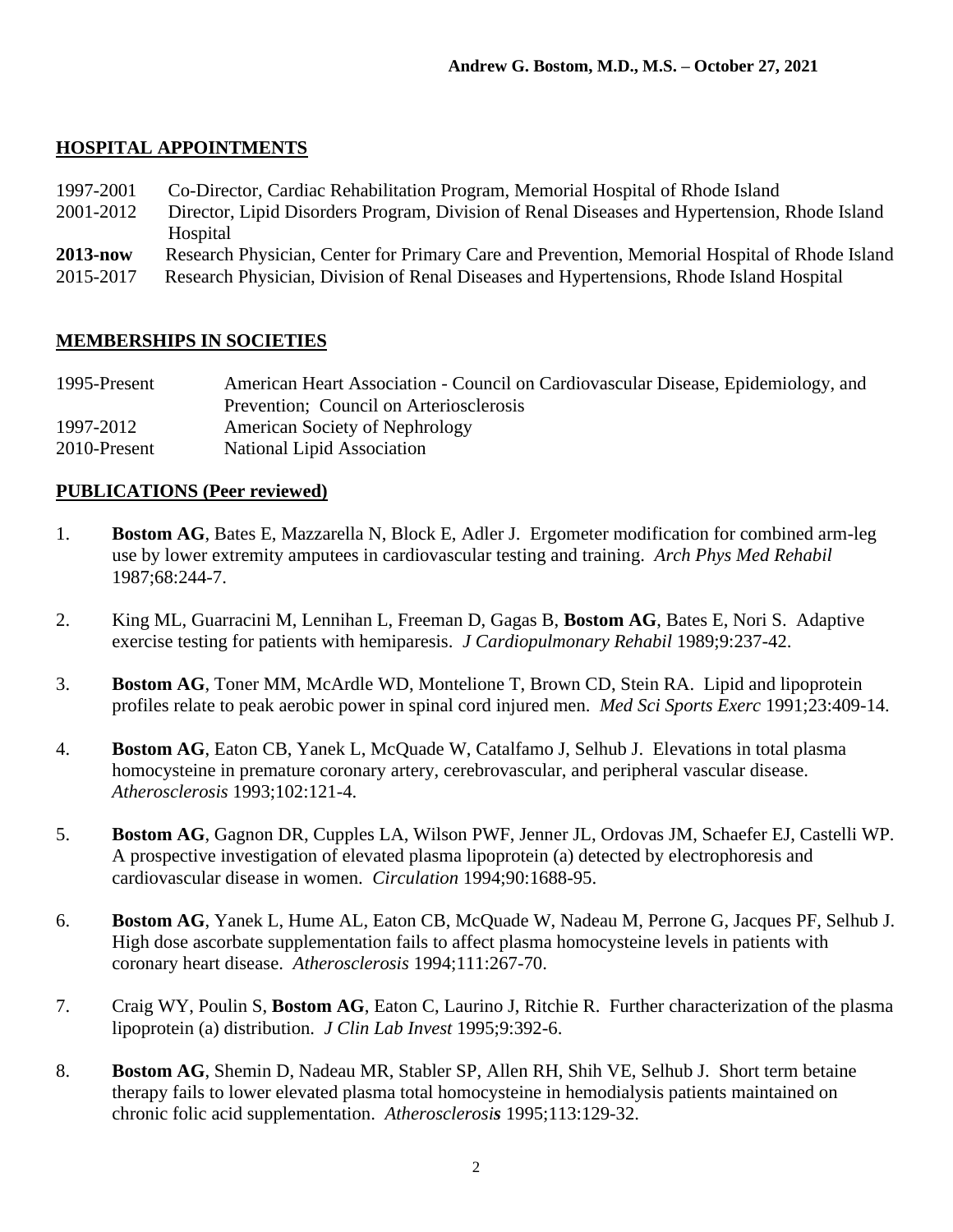- 9. Selhub J, Jacques PF, **Bostom AG**, D'Agostino RB, Wilson PWF, Belanger AJ, O'Leary DH, Wolf PA, Schaefer EJ, Rosenberg IH. Association between plasma homocysteine concentrations and extracranial carotid artery stenosis. *N Engl J Med* 1995;332:286-91.
- 10. **Bostom AG**, Shemin D, Lapane KL, Miller JW, Sutherland P, Nadeau M, Seyoum E, Hartman W, Prior R, Wilson PWF, Selhub J. Hyperhomocysteinemia and traditional cardiovascular disease risk factors in end-stage renal disease patients on dialysis: a case control study. *Atherosclerosis* 1995;114:93-103.
- 11. **Bostom AG**, Roubenoff R, Dellaripa P, Nadeau MR, Sutherland P, Wilson PWF, Jacques PF, Selhub J, Rosenberg IH. Validation of abbreviated oral methionine loading test. *Clin Chem* 1995;41:948-9.
- 12. **Bostom AG***,*Hume AL, Eaton CB, Yanek LR, Regan MS, Laurino JP, Craig WY, Perrone G, Jacques PF. The effect of high dose ascorbate supplementation on plasma lipoprotein (a) levels in patients with premature coronary heart disease. *Pharmacotherapy* 1995;15:458-64.
- 13. **Bostom AG**, Selhub J, Jacques PF, Nadeau MR, Williams RR, Ellison RC. Post-methionine load hyperhomocysteinemia in persons with normal fasting total plasma homocysteine: initial results from the NHLBI Family Heart Study. *Atherosclerosis* 1995;116:157-61.
- 14. **Bostom AG**, Brosnan JT, Hall B, Nadeau MR, Selhub J. Net uptake of plasma homocysteine by the rat kidney in vivo. *Atherosclerosis* 1995;116:59-62.
- 15. Brown CD, Azrolan N, Thomas L, Roberts KG, **Bostom A**, Zhao ZH, Friedman EA. Reduction of lipoprotein (a) following treatment with lovastatin in patients with unremitting nephrotic syndrome. *Am J Kid Dis* 1995;26:170-7.
- 16. Jacques PF, **Bostom AG**, Williams RR, Ellison RC, Eckfeldt JH, Rosenberg IH, Selhub J, Rozen R. Relation between folate status, a common mutation in methylenetetrahydrofolate reductase, and plasma homocysteine concentrations. *Circulation* 1996;93:7-9.
- 17. **Bostom AG**, Shemin D, Lapane KL, Hume AL, Yoburn D, Nadeau MR, Bendich A, Selhub J, Rosenberg IH. High dose B-vitamin treatment of hyperhomocysteinemia in dialysis patients. *Kidney Int* 1996;49:147-52.
- 18. **Bostom AG**, Shemin D, Yoburn D, Fisher DH, Nadeau MR, Selhub J. Brief report: lack of effect of oral N-acetylcysteine on the acute dialysis-related lowering of total plasma homocysteine in dialysis patients. *Atherosclerosis* 1996;120:242-4.
- 19. Selhub J, Jacques PF, **Bostom AG**, et al. Relationship between plasma homocycsteine, vitamin status and extracranial carotid-artery stenosis inthe Framingham Study population. *J Nutr* 1996;126:1258S-65S.
- 20. **Bostom AG**, Shemin D, Lapane KL, Nadeau MR, Sutherland P, Chan J, Rozen R, Yoburn D, Jacques PF, Selhub J, Rosenberg IH. Folate status is the major determinant of fasting total plasma homocysteine levels in maintenance dialysis patients. *Atherosclerosis* 1996;123:193-202.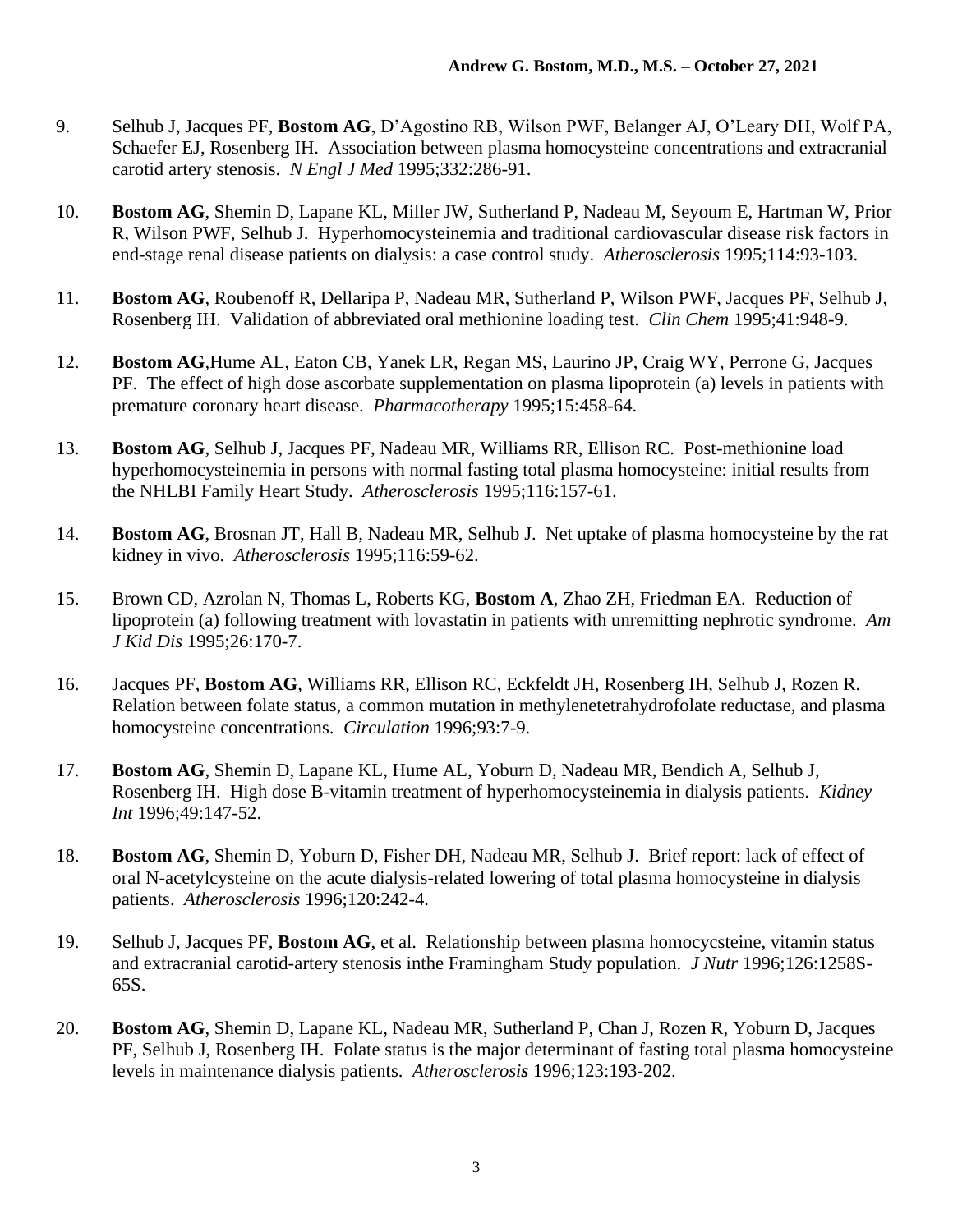- 21. \***Bostom AG**, Cupples LA, Jenner JL, Ordovas JM, Seman LJ, Wilson PWF, Schaefer EJ, Castelli WP. Elevated plasma lipoprotein (a) and coronary heart disease in men aged 55 years and younger: a prospective study. *JAMA* 1996;276:544-8.
- 22. **Bostom AG**, Shemin D, Lapane KL, Sutherland P, Nadeau MR, Wilson PWF, Yoburn D, Bausserman L, Tofler G, Jacques PF, Selhub J, Rosenberg IH. Hyperhomocysteinemia, hyperfibrinogenemia, and lipoprotein (a) excess in maintenance dialysis patients: a matched case control study. *Atherosclerosis* 1996;125:91-101.
- 23. Eaton CB, **Bostom AG**, Yanek L, Laurino J, McQuade W, Hume AL, Selhub J. Family history and premature coronary heart disease. *J Amer Board Fam Prac* 1996;9:300-7.
- 24. **Bostom AG**, Lathrop L. Hyperhomocysteinemia in end-stage renal disease: prevalence, etiology, and potential relationship to arteriosclerotic outcomes. *Kidney Int* 1997;52:10-20.
- 25. Fisher DH, **Bostom AG**. Total N-acetylcysteine levels are elevated in the plasma of patients with chronic renal failure. *Analytical Letters* 1997;30:1823-31.
- 26. Sutton-Tyrrell K, **Bostom AG**, Selhub J, Zeigler-Johnson C. High homocysteine levels are independently related to isolated systolic hypertension in older adults. *Circulation* 1997;96:1745-9.
- 27. **Bostom AG**, Gohh RY, Tsai MY, Hopkins-Garcia BJ, Nadeau MR, Bianchi L, Jacques PF, Rosenberg IH, Selhub J. Excess prevalence of fasting and post-methionine loading hyperhomocysteinemia in stable renal transplant recipients. *Arterioscler Thromb Vasc Biol* 1997;17:1894-1900.
- 28. **Bostom AG**, Shemin D, Verhoef P, Nadeau MR, Jacques PF, Selhub J, Dworkin L, Rosenberg IH. Elevated fasting total plasma homocysteine levels and cardiovascular disease outcomes in maintenance dialysis patients: a prospective study. *Arterioscler Thromb Vasc Biol* 1997;17:2554-8.
- 29. **Bostom AG**, Gohh RY, Beaulieu A, Nadeau MR, Hume AL, Jacques PF, Selhub J, Rosenberg IH. Brief Communication: Treatment of hyperhomocysteinemia in renal transplant recipients: A randomized, placebo-controlled trial. *Ann Intern Med* 1997;127:1089-92.
- 30. **Bostom AG**, Shemin D, Gohh RY, Verhoef P, Nadeau MR, Bianchi LA, Hopkins-Garcia BA, Jacques PF, Selhub J, Dworkin L, Rosenberg IH. Lower fasting total plasma homocysteine levels in renal transplant recipients versus maintenance dialysis patients. *Transplantation Proceedings* 1998;30:160-2.
- 31. **Bostom AG**, Gohh RY, Bausserman L, Hakas D, Jacques PF, Selhub J, Dworkin L, Rosenberg IH. Serum Cystatin C as a determinant of fasting total homocysteine levels in renal transplant recipients with a normal serum creatinine. *J Amer Soc Nephrol* 1999;10:164-6.
- 32. Malinow MR, **Bostom AG**, Krauss RM. Homocysteine and cardiovascular diseases: a statement for healthcare professionals from the Nutrition Committee, American Heart Association. *Circulation*  1999;99:178-82.
- 33. **Bostom AG**, Culleton B. Hyperhomocysteinemia in chronic renal disease: potential relevance to arteriosclerosis. *Seminars in Dialysis* 1999; 12: 103-111.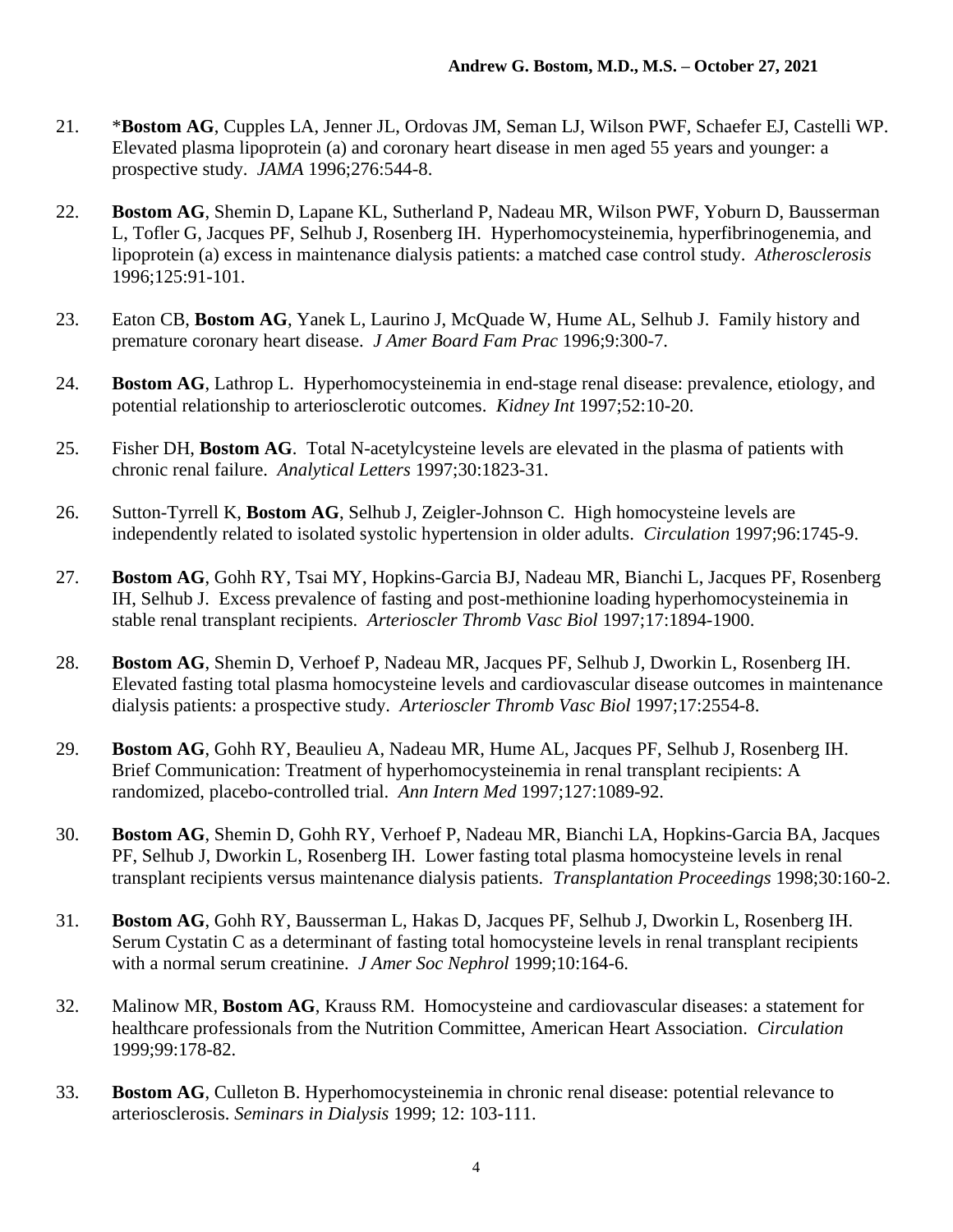- 34. **Bostom AG**, Culleton B. Hyperhomocysteinemia in chronic renal disease. *J Amer Soc Nephrol* 1999;10:891-900.
- 35. Jacques PF, Selhub J, **Bostom AG**, Wilson PWF, Rosenberg IH. Impact of folic acid fortification on plasma folate and total homocysteine concentrations in middle-aged and older adults from the Framingham Study. *N. Engl J Med.* 1999;340:1449-1454.
- 36. Shemin D, Lapane KL, Bausserman L, Kanaan E, Kahn S, Dworkin L, **Bostom AG**. Plasma total homocysteine and hemodialysis access thrombosis: a prospective study. *J Amer Soc Nephrol* 1999;10:1095-1099.
- 37. **Bostom AG**, Selhub J. Homocysteine and arteriosclerosis: subclinical and clinical disease associations. *Circulation* 1999;99:2361-2363.
- 38. **Bostom AG**, Silbershatz H, Rosenberg IH, Selhub J, D'Agostino RB, Wolf PA, Jacques PF, Wilson PWF. Non-fasting plasma total homocysteine levels and all-cause and cardiovascular disease mortality in elderly Framingham men and women. *Arch Int Med* 1999;159:1077-1080.
- 39. Beaulieu AJ, Lapane KL, Gohh RY, Selhub J, Monaco AP, Dworkin L, Rosenberg IH, **Bostom AG**. Short-term reproducibility of total homocysteine determinations in stable renal transplant recipients. *Transplantation Proceedings* 1999; 31: 2121-2123.
- 40. **Bostom AG**, Gohh RY, Liaugaudas G, Beaulieu AJ, Han H, Jacques PF, Dworkin L, Rosenberg IH, Selhub J. Prevalence of mild fasting hyperhomocysteinemia in renal transplant versus coronary artery disease patients after fortification of cereal grain flour with folic acid. *Atherosclerosis* 1999; 145: 221- 224.
- 41. **Bostom AG**, Gohh RY, Beaulieu AJ, Han H, Jacques PF, Selhub J, Dworkin L, Rosenberg IH. Determinants of fasting plasma total homocysteine levels among chronic stable renal transplant recipients. *Transplantation* 1999; 68: 257-261.
- 42. **Bostom AG**, Bausserman L, Jacques PF, Liaugaudas G, Selhub J, Rosenberg IH. Cystatin C as a determinant of fasting plasma total homocysteine levels in coronary artery disease patients with a normal serum creatinine. *Arterioscler Thromb Vasc Biol* 1999; 19: 2241-2244.
- 43. **\*Bostom AG**, Rosenberg IH, Silbershatz H, Jacques PF, Selhub J, D'Agostino RB, Wilson PWF, Wolf PA. Non-fasting plasma total homocysteine and stroke incidence in elderly women and men: The Framingham Study. *Ann Intern Med* 1999; 131: 352-355.
- 44. Kark JD, Selhub J, **Bostom AG**, Adler B, Rosenberg IH. Plasma homocysteine and mortality in diabetes. *Lancet* 1999; 353: 1936-1937.
- 45. Beaulieu AJ, Gohh RY, Han H, Hakas D, Jacques PF, Selhub J, **Bostom AG**. Enhanced reduction of fasting total homocysteine levels with supraphysiological versus standard multivitamin dose folic acid supplementation in renal transplant recipients. *Arterioscler Thromb Vasc Biol* 1999;19: 2918-2921.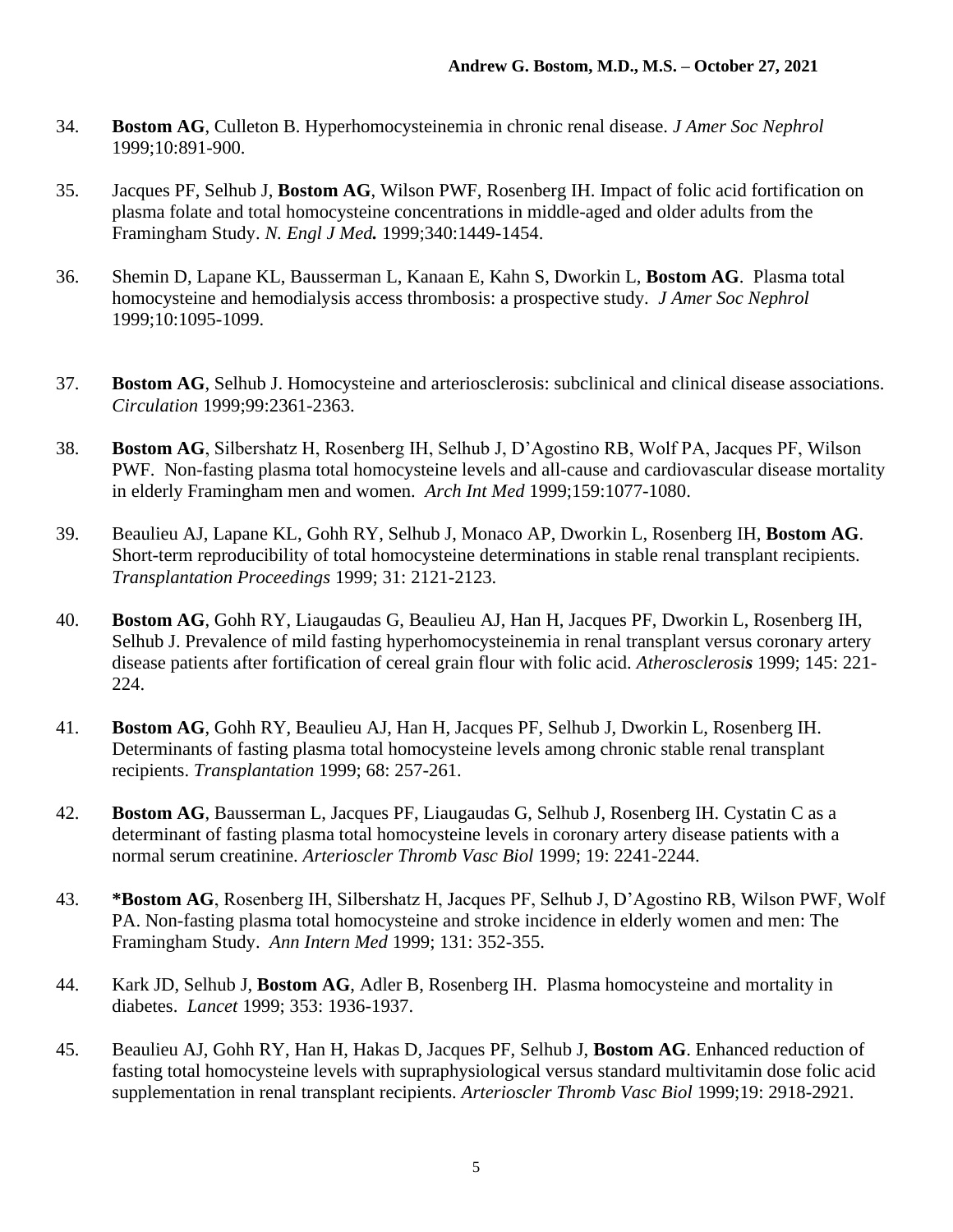- 46. **Bostom AG**. Homocysteine: "Expensive creatinine", or important, modifiable risk factor for arteriosclerotic outcomes in renal transplant recipients? *J Amer Soc Nephrol* 2000; 11: 149-151.
- 47. **Bostom AG,** Shemin D, Gohh RY, Beaulieu AJ, Jacques PF, Dworkin L, Selhub J. Treatment of mild hyperhomocysteinemia in renal transplant recipients versus hemodialysis patients. *Transplantation* 2000; 69: 2128-2131.
- 48. **Bostom** AG, Garber CE. Endpoints for homocysteine-lowering trials. *Lancet* 2000; 355: 511-512.
- 49. **\*Bostom AG**, Shemin D, Bagley P, Massy ZA, Zanabli A, Christopher K, Spiegel P, Jacques PF, Dworkin L, Selhub J. Controlled comparison of L-5-methyltetrahydrofolate versus folic acid for the treatment of hyperhomocysteinemia in hemodialysis patients. *Circulation* 2000; 101: 2829-2832.
- 50. Shemin D, **Bostom AG,** Lambert C, Hill C, Kitsen J, Kliger A. Residual renal function in a large cohort of peritoneal dialysis patients: change over time, impact on mortality and nutrition. 2000; *Peritoneal Dial Int* 2000; 20: 439-444.
- 51. Han H, Dwyer JT, Selhub J, Jacques PF, Park J-H, Kim Y-S, Bang B-K, **Bostom AG**. Determinants of plasma total homocysteine levels in Korean chronic renal transplant recipients. *J Renal Nutr* 2000; 10: 202-207.
- 52. Yango A, Shemin D, Hsu N, Jacques PF, Dworkin L, Selhub J, **Bostom AG**. Controlled comparison of L-folinic acid versus folic acid for the treatment of hyperhomocysteinemia in hemodialysis patients. *Kidney Int* 2001; 59: 324-327.
- 53. Morris MS, **Bostom AG**, Jacques PF, Selhub J, Rosenberg IH. Increased serum total homocysteine levels associated with hypothyroidism in the Third US National Health and Nutrition Examination Survey. *Atherosclerosis* 2001; 155: 195-200.
- 54. Jacques PF, **Bostom AG**, Wilson PW, Rich S, Rosenberg IH, Selhub J. Determinants of plasma total homocysteine concentration in the Framingham Offspring cohort. *Am J Clin Nutr* 2001; 73:613-621.
- 55. **Bostom AG,** Shemin D, Gohh RY, Beaulieu AJ, Bagley P, Massy ZA, Jacques PF, Dworkin L, Selhub J. Treatment of hyperhomocysteinemia in hemodialysis patients and renal transplant recipients. *Kidney Int* 2001; 59: S246-S252.
- 56. **Bostom AG**, Kronenberg F, Gohh RY, Schwenger V, Kuen E, Konig P, Kraatz G, Lhotta K, Mann JFE, Muller GA, Neyer U, Riegel W, Riegler P, Ritz E, Selhub J. Chronic renal transplantation: a model for the hyperhomocysteinemia of renal insufficiency. *Atherosclerosis* 2001; 156: 227-230.
- 57. Liaugaudas G, Jacques PF, Rosenberg IH, Selhub J, **Bostom AG**. Renal insufficiency, vitamin B12 status, and population attributable risk for mild hyperhomocysteinemia among coronary artery disease patients in the era of folic acid fortified cereal grain flour. *Arteriosclerosis, Thrombosis, and Vascular Disease* 2001; 21: 849-51.
- 58. Weisberg I, Jacques PF, Selhub J, **Bostom AG**, Chen Z, Ellison RC, Eckfeldt JH, Rozen R. The 1298A→C polymorphism in methylenetetrahydrofolate reductase (MTHFR): in vitro expression and association with homocysteine. *Atherosclerosis* 2001; 156: 409-415.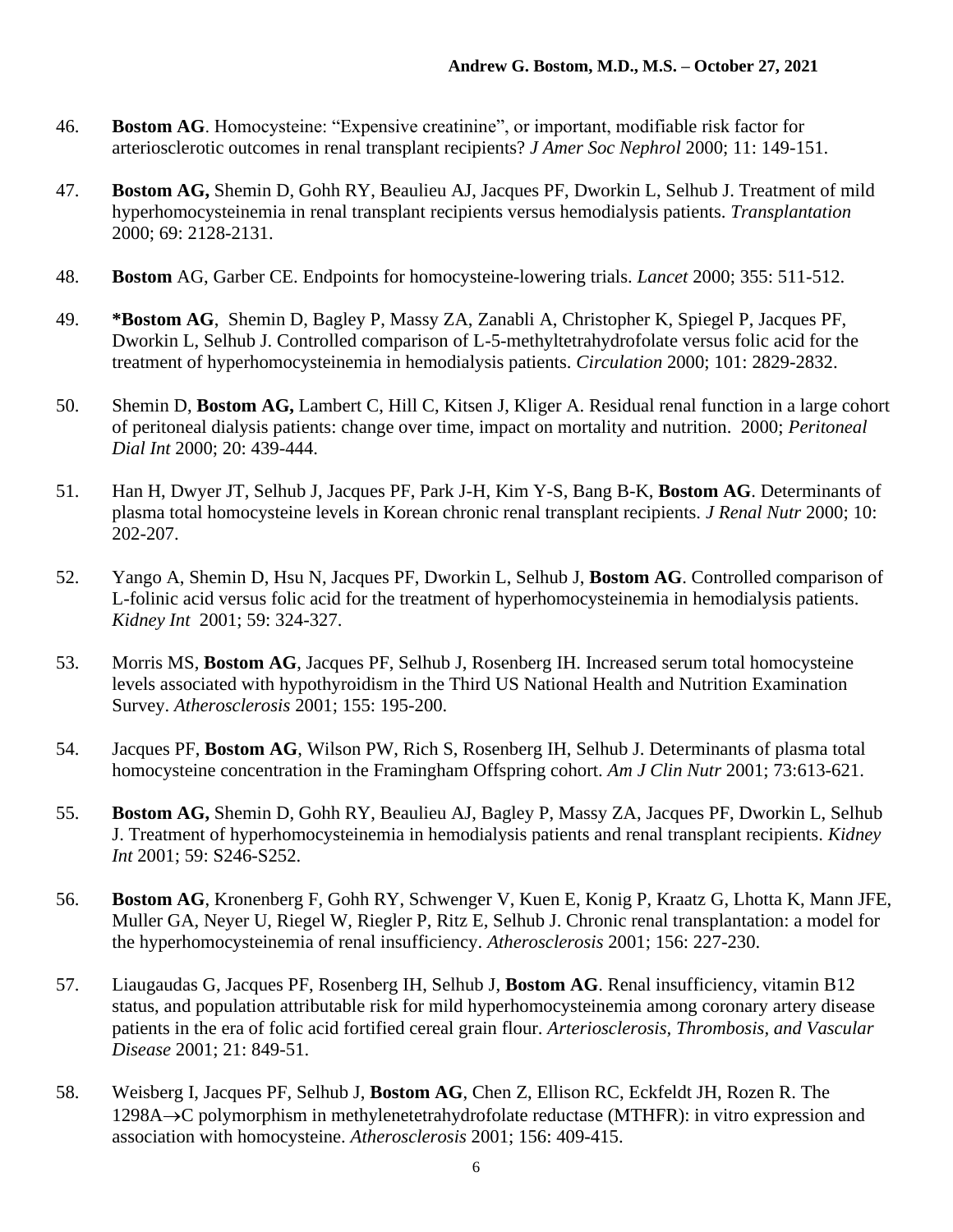- 59. Shemin D, **Bostom AG**, Laliberty P, Dworkin LD. Residual renal function and mortality risk in hemodialysis patients. *American Journal of Kidney Disease* 2001; 38: 85-90.
- 60. **\*Bostom AG**, Selhub J, Jacques PF, Rosenberg IH. Power shortage: Clinical trials testing the "homocysteine hypothesis" against a background of folic acid fortified cereal grain flour. *Annals of Internal Medicine* 2001; 135: 133- -137.
- 61. **Bostom AG**, Kronenberg F, Jacques PF, , Kuen E, Ritz E, Konig P, Kraatz G, Lhotta K, Mann JFE, Muller GA, Neyer U, Riegel W, Schwenger V, Riegler P, Selhub J. Proteinuria and plasma total homocysteine levels in chronic renal disease patients with a normal range serum creatinine: critical impact of true glomerular filtration rate. *Atherosclerosis* 2001.
- 62. Han H, Dwyer JT, Selhub J, Jacques PF, Houser RF, Park JH, Kim YS, Bang BK, Kim S, Jung KA, Chang YK, **Bostom AG**. Serum cystatin C is an independent predictor of total homocysteine levels in stable Korean renal transplant recipients with normal serum creatinine. *J Ren Nutr* 2001;11:149-54.
- 63. Friedman AN, **Bostom AG**, Selhub J, Levey AS, Rosenberg IH. The kidney and homocysteine metabolism. *J Am Soc Nephrology* 2001;12:2181-9.
- 64. Shemin D, **Bostom AG**, Selhub J. Treatmnt of hyperhomocysteinemia in end-stage renal disease. *Am J Kidney Dis* 2001;38:S91-4.
- 65. **Bostom AG**, Kronenberg F, Jacques PF, Kuen E, Ritz E, Konig P, Kraatz G, Lhotta K, Mann JF, Muller GA, Neyer U, Riegel W, Schwenger V, Riegler P, Selhub J. Proteinuria and plasma total homocysteine levels in chronic renal disease patients with a normal range serum creatinine: critical impact of true glomerular filtration rate. *Atherosclerosis* 2001;159:219-23.
- 66. Friedman AN, **Bostom AG**, Levey AS, Rosenberg IH, Selhub J, Pierratos A. Plasma total homocysteine levels among patients undergoing nocturnal versus standard hemodialysis. *J Am Soc Nephrol* 2002;13:265-8.
- 67. **Bostom AG**, Jacques PF, Liaugaudas G, Rogers G, Rosenberg IH, Selhub J. Total homocysteine lowering treatment among coronary artery disease patients in the era of folic acid-fortified cereal grain flour. *Arterioscler Thromb Vasc Biol* 2002;22:488-91.
- 68. Friedman AN, Rosenberg IH, Selhub J, Levey AS, **Bostom AG**. Hyperhomocysteinemia in renal transplant recipients. *Am J Transplant* 2002;2:308-13.
- 69. Friedman AN, Hunsicker LG, Selhub J, **Bostom AG**. Proteinuria as a predictor of total plasma homocysteine levels in type 2 diabetic nephropathy. *Diabetes Care* 2002; 25: 2037-2041.
- 70. Friedman AN, Hunsicker LG, Selhub J, **Bostom AG**. Clinical and nutritional correlates of C-reactive protein in type 2 diabetic nephropathy. *Atherosclerosis* 2004;172:121-5.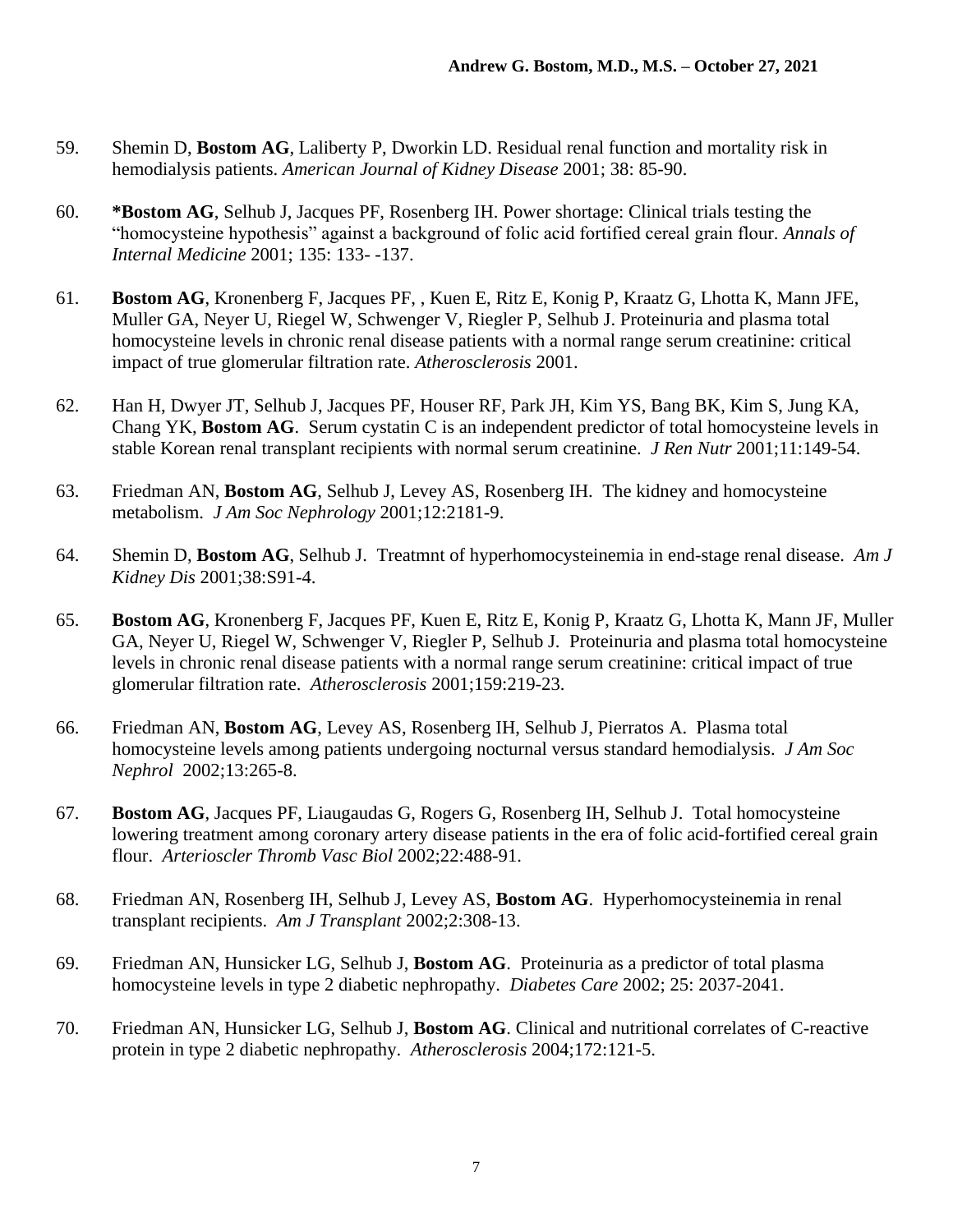- 71. Tofler GH, D'Agostino RB, Jacques PF, **Bostom AG**, Wilson PW, Lipinska I, Mittleman MA, Selhub J. Association between increased homocysteine levels and impaired fibrinolytic potential: Potential mechanism for cardiovascular disease. *Thromb Haemost* 2002;88:799-804.
- 72. Ghandour H, Bagley PJ, Shemin D, Hsu N, Jacques PF, Dworkin L, **Bostom AG**, Selhub J. Distribution of plasma folate forms in hemodialysis patients receiving high daily doses of l-folinic or folic acid. *Kidney Int* 2002;62:2246-9.
- 73. Friedman AN, **Bostom AG**, Selhub J, Levey AS, Rosenberg IH, Pierratos A. Nocturnal versus standard hemodialysis and plasma total homocysteine levels. *J Am Soc Nephrol*; 2002:13:265-268
- 74. Friedman AN, **Bostom AG**, Laliberty P, Selhub J, Shemin D. The effect of N-acetylcysteine on plasma total homocysteine levels in hemodialysis: A randomized, controlled study. *Am J Kidney Dis* 2003; 4:442-6.
- 75. Jacques PF, **Bostom AG**, Selhub J, Rich S, Curtis Ellison R, Eckfeldt JH, Gravel RA, Rozen R. Effects of polymorphisms of methionine synthase and methionine synthase reductase on total plasma homocysteine in the NHLBI Family Heart Study. *Atherosclerosis* 2003;166:49-55.
- 76. Wildman RP, Mackey RH, **Bostom A**, Thompson T, Sutton-Tyrrell K. Measures of obesity are associated with vascular stiffness in young and older adults. *Hypertension.* 2003; 42:468-473
- 77. Wildman, RP, Sutton-Tyrell K, Newmabn AB, **Bostom A**, Brockwell Sarah, Kuller LH. Lipoprotein Levels Are Associated with Incident Hypertension in Older Adults. *J Am Ger Soc* 2004:52:916-921.
- 78. Friedman AN, Hunsicker LG, Selhub J, **Bostom AG**. C-reactive protein as a predictor of total arteriosclerotic outcomes in type 2 diabetic nephropathy. *Kidney Int.* 2005;68:773-8.
- 79. Friedman AN, Hunsicker LG, Selhub J, **Bostom AG**. Total plasma homocysteine and arteriosclerotic outcomes in type 2 diabetes with nephropathy. *J Am Soc Nephrol* 2005;16:3397-402.
- 80. Burnside NJ, Alberta L, Robinson-Bostom L, **Bostom A**. Type III hyperlipoproteinemia with xanthomas and multiple myeloma. *J Am Acad Dermatol* 2005; 53:S281-4.
- 81. **Bostom AG**, Carpenter MA, Kusek JW, Hunsicker LG, Pfeffer MA, Levey AS, Jacques PF, McKenney J. Rationale and design of the Folic Acid for Vascular Outcome Reduction in Transplantation (FAVORIT) trial. *American Heart Journal*, September 2006, Vol 152, Number 3448.e1 – 448.e7
- 82. **Bostom AG**, Carpenter MA, Hunsicker L, Jacques PF, Kusek JW, Levey AS, McKenney JL, Mercier RY, Pfeffer MA Selhub J. Baseline Characteristics of Participants in the Folic Acid for Vascular Outcome Reduction in Transplantation (FAVORIT) Trial. *American Journal of Kidney Diseases,* Vol 53, 1 (January), 2009: pp 121-128.
- 83. **Bostom AG.** Binder Blinders-Niacin of Omission? *American Journal of Kidney Diseases*; April 2010: 55, Issue 4, pp. 628-630.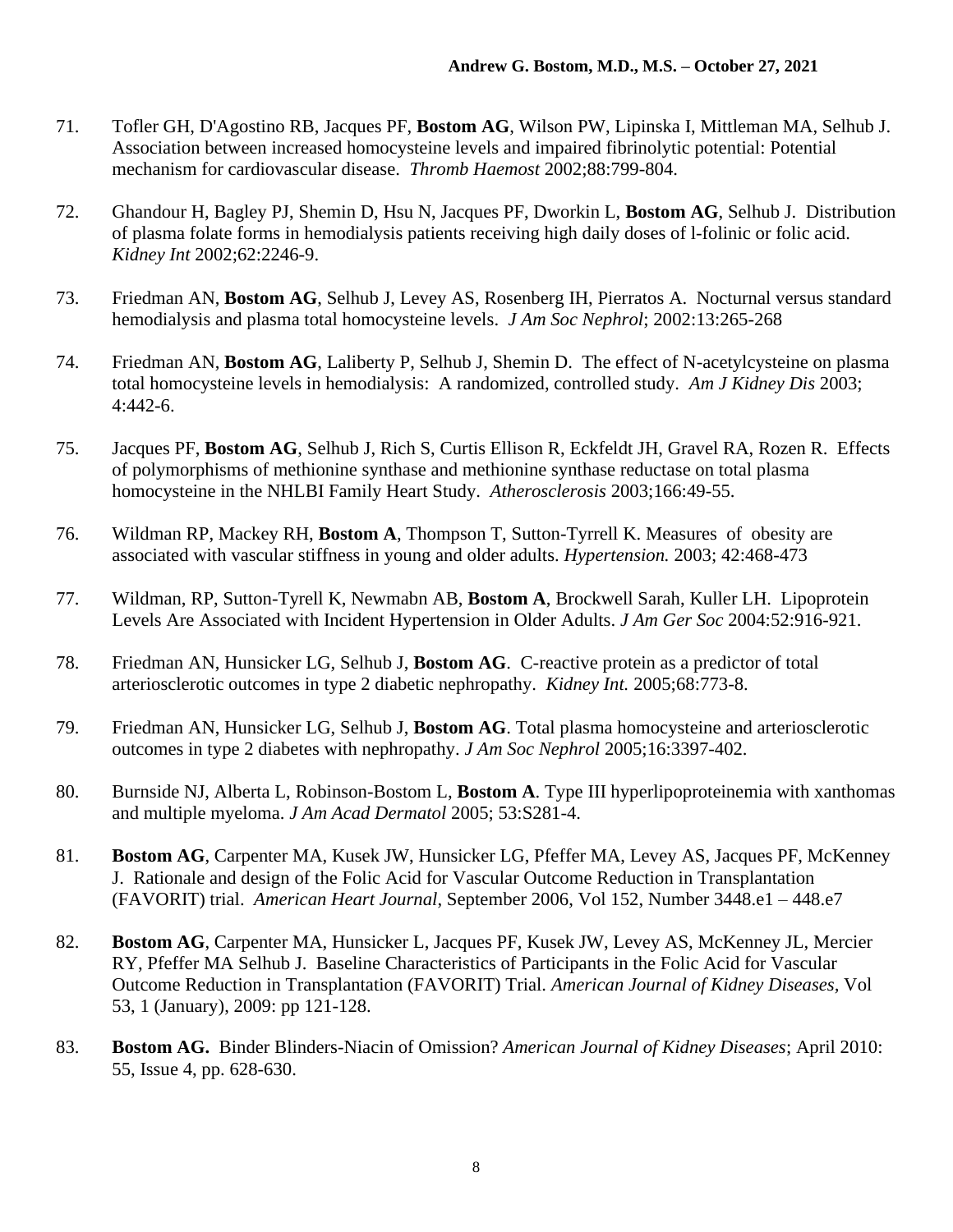- 84. Maccubbin, D, Tipping, D, Kuznetsova, O, Hanlon, WA, **Bostom, AG**. Hypophosphatemic Effect of Niacin in Patients without Renal Failure: A Randomized Trial. *Clinical Journal of the American Society of Nephrology* 2010; 5: pp.582-589.
- 85. Hu S, Akhlaghi F, Chitnis S, Chiu R, Go S, Rout P, Steffes M, Abbott JD, Dworkin L, Bostom A. Comparison of plasma clearance of iodixanol during versus after angiography. Am J Kidney Dis. 2010; 56(6):1219-20.
- 86. Hu S, Shearer GC, Steffes MW, Harris WS, Bostom AG. Once-Daily Extended-Release Niacin Lowers Serum Phosphorus Concentrations in Patients With Metabolic Syndrome Dyslipidemia. Am J Kidney Dis. 2011 Jan;57(1):181-2
- 87. Bostom A, Carpenter M, Kusek J, Homocysteine-Lowering and Cardiovascular Disease Outcomes in Kidney Transplant Recipients: Primary Results from the Folic Acid for Vascular Outcome Reduction in Transplantation (FAVORIT) Trial. Circulation. 2011 Apr 26;123(16):1763-70.
- 88. Ix JH, Ganjoo P, Tipping D, Tershakovec AM, Bostom AG. Sustained hypophosphatemic effect of once-daily niacin/laropiprant in dyslipidemic CKD stage 3 patients. Am J Kidney Dis. 2011 Jun;57(6):963-5.
- 89. Bostom AG, Maclean AA, Maccubbin D, Tipping D, Giezek H, Hanlon WA. Extended-release niacin/laropiprant lowers serum phosphorus concentrations in patients with type 2 diabetes. J Clin Lipidol. 2011 Jul-Aug;5(4):281-7.
- 90. Weiner DE, Carpenter MA, Levey AS, Ivanova A, Cole EH, Hunsicker L, Kasiske BL, Kim SJ, Kusek JW, Bostom AG. Kidney Function and Risk of Cardiovascular Disease and Mortality in Kidney Transplant Recipients: The FAVORIT Trial. Am J Transplant. 2012 Sep;12(9):2437-45.
- 91. Carpenter MA, Weir MR, Adey DB, House AA, Bostom AG, Kusek JW. Inadequacy of cardiovascular risk factor management in chronic kidney transplantation - evidence from the FAVORIT study. Clin Transplant. 2012 Jul-Aug;26(4):E438-46.
- 92. Rao M, Steffes M, Bostom A, Ix JH. Effect of Niacin on FGF23 Concentration in Chronic Kidney Disease, Am J Nephrol. 2014;39(6):484-90.
- 93. Carpenter MA, John A, Weir MR, Smith SR, Hunsicker L, Kasiske BL, Kusek JW, Bostom A, Ivanova A, Levey AS, Solomon S, Pesavento T, Weiner DE. BP, Cardiovascular Disease, and Death in the Folic Acid for Vascular Outcome Reduction in Transplantation Trial. J Am Soc Nephrol. 2014 Jul;25(7):1554-1562.
- 94. Franceschini N, Gouskova N, Reiner A, Bostom A, Howard BV, Pettinger M, Umans JG, Brookhart A, Winkelmayer WC, Eaton C, Heiss G, Fine JP. Adiposity patterns and the risk for end-stage renal disease in postmenopausal women. Clin J Am Soc Nephrol. 2015 Feb 6;10(2):241-50.
- 95. Weir MR, Gravens-Muller L, Costa N, Ivanova A, Manitpisitkul W, Bostom AG, Diamantidis CJ; FAVORIT Study Investigators. Safety events in kidney transplant recipients: results from the folic Acid for vascular outcome reduction in transplant trial. Transplantation. 2015 May;99(5):1003-8.
- 96. Dad T, Tighiouart H, Joseph A, Bostom A, Carpenter M, Hunsicker L, Kusek JW, Pfeffer M, Levey AS, Weiner DE. Aspirin Use and Incident Cardiovascular Disease, Kidney Failure, and Death in Stable Kidney Transplant Recipients: A Post Hoc Analysis of the Folic Acid for Vascular Outcome Reduction in Transplantation (FAVORIT) Trial. Am J Kidney Dis. 2016; 68: 277-86.
- 97. Jarolim P, Claggett BL, Conrad MJ, Carpenter MA, Ivanova A, Bostom AG, Kusek JW, Hunsicker LG, Jacques PF, Gravens-Mueller L, Finn P, Solomon SD, Weiner DE, Levey AS, Pfeffer MA. B-Type Natriuretic Peptide and Cardiac Troponin I Are Associated With Adverse Outcomes in Stable Kidney Transplant Recipients. Transplantation. 2017; 101: 182-190.
- 98. Ix JH, Katz R, Bansal N, Foster M, Weiner DE, Tracy R, Jotwani V, Hughes-Austin J, McKay D, Gabbai F, Hsu CY, Bostom A, Levey AS, Shlipak MG. Urine Fibrosis Markers and Risk of Allograft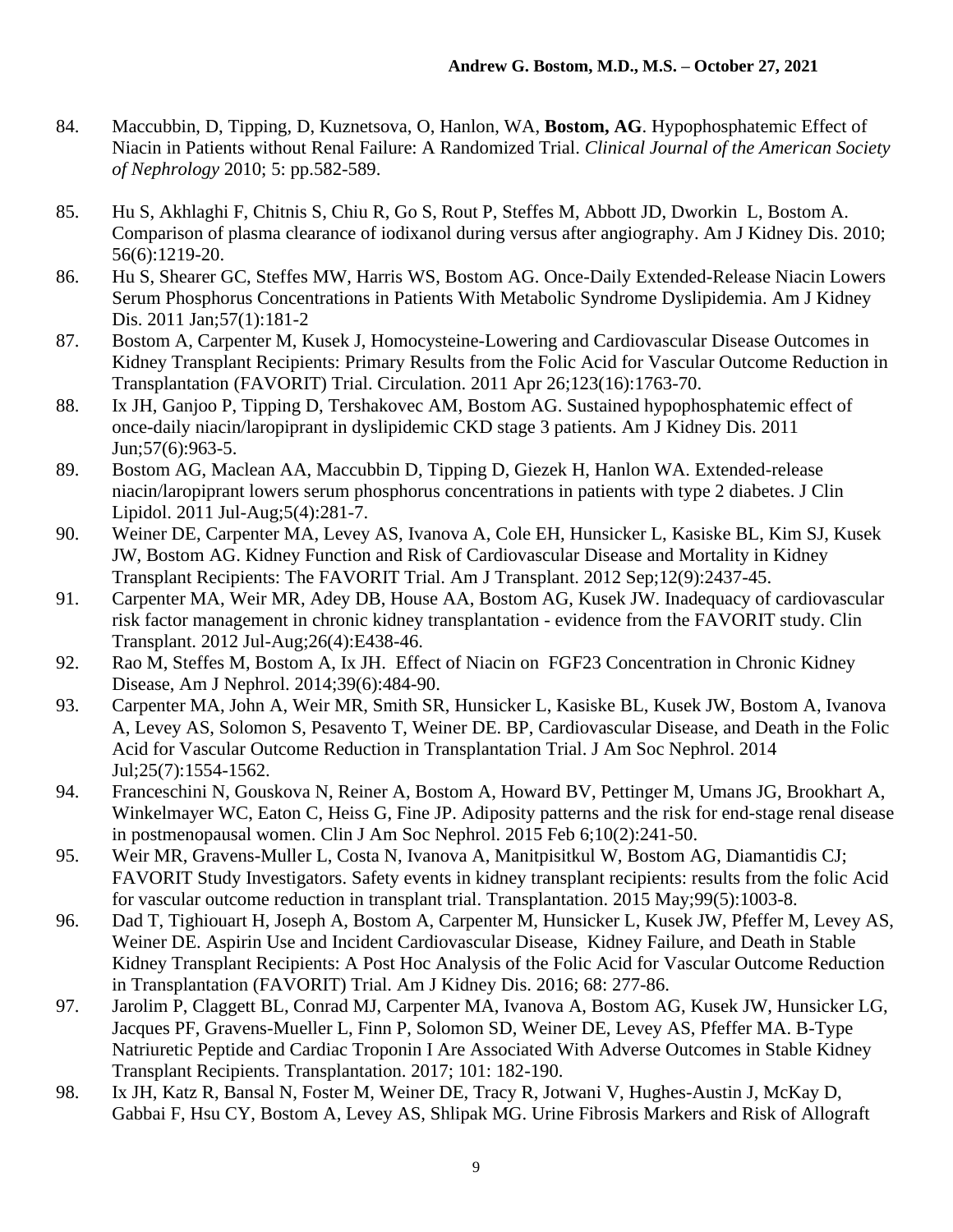Failure in Kidney Transplant Recipients: A Case-Cohort Ancillary Study of the FAVORIT Trial. Am J Kidney Dis. 2017; 69: 410-419.

- 99. Foster MC, Weiner DE, Bostom AG, Carpenter MA, Inker LA, Jarolim P, Joseph AA, Kusek JW, Pesavento T, Pfeffer MA, Rao M, Solomon SD, Levey AS. Filtration Markers, Cardiovascular Disease, Mortality, and Kidney Outcomes in Stable Kidney Transplant Recipients: The FAVORIT Trial. Am J Transplant. 2017 Mar 3. doi:10.1111/ajt.14258. [Epub ahead of print]
- 100. Park M, Katz R, Shlipak MG, Weiner D, Tracy R, Jotwani V, Hughes-Austin J, Gabbai F, Hsu CY, Pfeffer M, Bansal N, Bostom A, Gutierrez O, Sarnak M, Levey A, Ix JH. Urinary Markers of Fibrosis and Risk of Cardiovascular Events and Death in Kidney Transplant Recipients: the FAVORIT Trial. Am J Transplantation 2017; March 29, 2017 doi: 10.1111/ajt.14284. [Epub ahead of print]
- 101. Merhi B, Shireman T, Carpenter MA, Kusek JW, Jacques PF, Pfeffer M, Rao M, Foster MC, Kim SJ, Pesavento TE, Smith SR, Kew CE, House AA, Gohh R, Weiner DE, Levey AS, Ix JH, Bostom A. Serum Phosphorus and Risk of Cardiovascular Disease, All-Cause Mortality, or Graft Failure in Kidney Transplant Recipients: An Ancillary Study of the FAVORIT Trial Cohort. Am J Kidney Dis. 2017 Jun 2. pii:S0272-6386(17)30675-3. doi: 10.1053/j.ajkd.2017.04.014. [Epub ahead of print]
- 102. Kalil RS, Carpenter MA, Ivanova A, Gravens-Mueller L, John AA, Weir MR, Pesavento T, **Bostom AG**, Pfeffer MA, Hunsicker LG. Impact of Hyperuricemia on Long-term Outcomes of Kidney Transplantation: Analysis of the FAVORIT Study. Am J Kidney Dis. 2017 Dec;70(6):762-769. doi: 10.1053/j.ajkd.2017.06.013. Epub 2017 Aug 9.PMID: 28801121
- 103. Bostom AG, Steubl D, Friedman AN. Hypothesis: Potential Utility of Serum and Urine Uromodulin Measurement in Kidney Transplant Recipients? Transplant Direct. 2017 Oct 6;3(11):e219. doi: 10.1097/TXD.0000000000000737. eCollection 2017 Nov.PMID: 29184908
- 104. Malhotra R, Katz R, Hoofnagle A, **Bostom A**, Rifkin DE, Mcbride R, Probstfield J, Block G, Ix JH The Effect of Extended Release Niacin on Markers of Mineral Metabolism in CKD.Clin J Am Soc Nephrol. 2018 Jan 6;13(1):36-44. doi: 10.2215/CJN.05440517. Epub 2017 Dec 5.PMID: 29208626
- 105. Takahashi A, Hu SL, **Bostom A**. Physical Activity in Kidney Transplant Recipients: A Review. Am J Kidney Dis. 2018 Sep;72(3):433-443. doi: 10.1053/j.ajkd.2017.12.005. Epub 2018 Feb 23.PMID: 29482935 Review.
- 106. **Bostom A**, Steubl D, Garimella PS, Franceschini N, Roberts MB, Pasch A, Ix JH, Tuttle KR, Ivanova A, Shireman T, Kim SJ, Gohh R, Weiner DE, Levey AS, Hsu CY, Kusek JW, Eaton CB. Serum Uromodulin: A Biomarker of Long-Term Kidney Allograft Failure. Am J Nephrol. 2018;47(4):275-282. doi: 10.1159/000489095. Epub 2018 Apr 26.PMID: 29698955
- 107. **Bostom A**, Pasch A, Madsen T, Roberts MB, Franceschini N, Steubl D, Garimella PS, Ix JH, Tuttle KR, Ivanova A, Shireman T, Gohh R, Merhi B, Jarolim P, Kusek JW, Pfeffer MA, Liu S, Eaton CB. Serum Calcification Propensity and Fetuin-A: Biomarkers of Cardiovascular Disease in Kidney Transplant Recipients. Am J Nephrol. 2018;48(1):21-31. doi: 10.1159/000491025. Epub 2018 Jul 11.PMID: 29996127
- 108. Weiner DE, Park M, Tighiouart H, Joseph AA, Carpenter MA, Goyal N, House AA, Hsu CY, Ix JH, Jacques PF, Kew CE, Kim SJ, Kusek JW, Pesavento TE, Pfeffer MA, Smith SR, Weir MR, Levey AS, **Bostom AG.** Albuminuria and Allograft Failure, Cardiovascular Disease Events, and All-Cause Death in Stable Kidney Transplant Recipients: A Cohort Analysis of the FAVORIT Trial. Am J Kidney Dis. 2019 Jan;73(1):51-61. doi: 10.1053/j.ajkd.2018.05.015. Epub 2018 Jul 20. PMID: 30037726
- 109. Kang AW, Garber CE, Eaton CB, Risica PM, **Bostom AG.** Physical Activity and Cardiovascular Risk among Kidney Transplant Patients. Med Sci Sports Exerc. 2019 Jun;51(6):1154-1161. doi: 10.1249/MSS.0000000000001886.PMID: 30629045
- 110. Malhotra R, Katz R, Weiner DE, Levey AS, Cheung AK, **Bostom AG**, Ix JH Blood Pressure, Chronic Kidney Disease Progression, and Kidney Allograft Failure in Kidney Transplant Recipients: A Secondary Analysis of the FAVORIT Trial. Am J Hypertens. 2019 Aug 14;32(9):816-823. doi: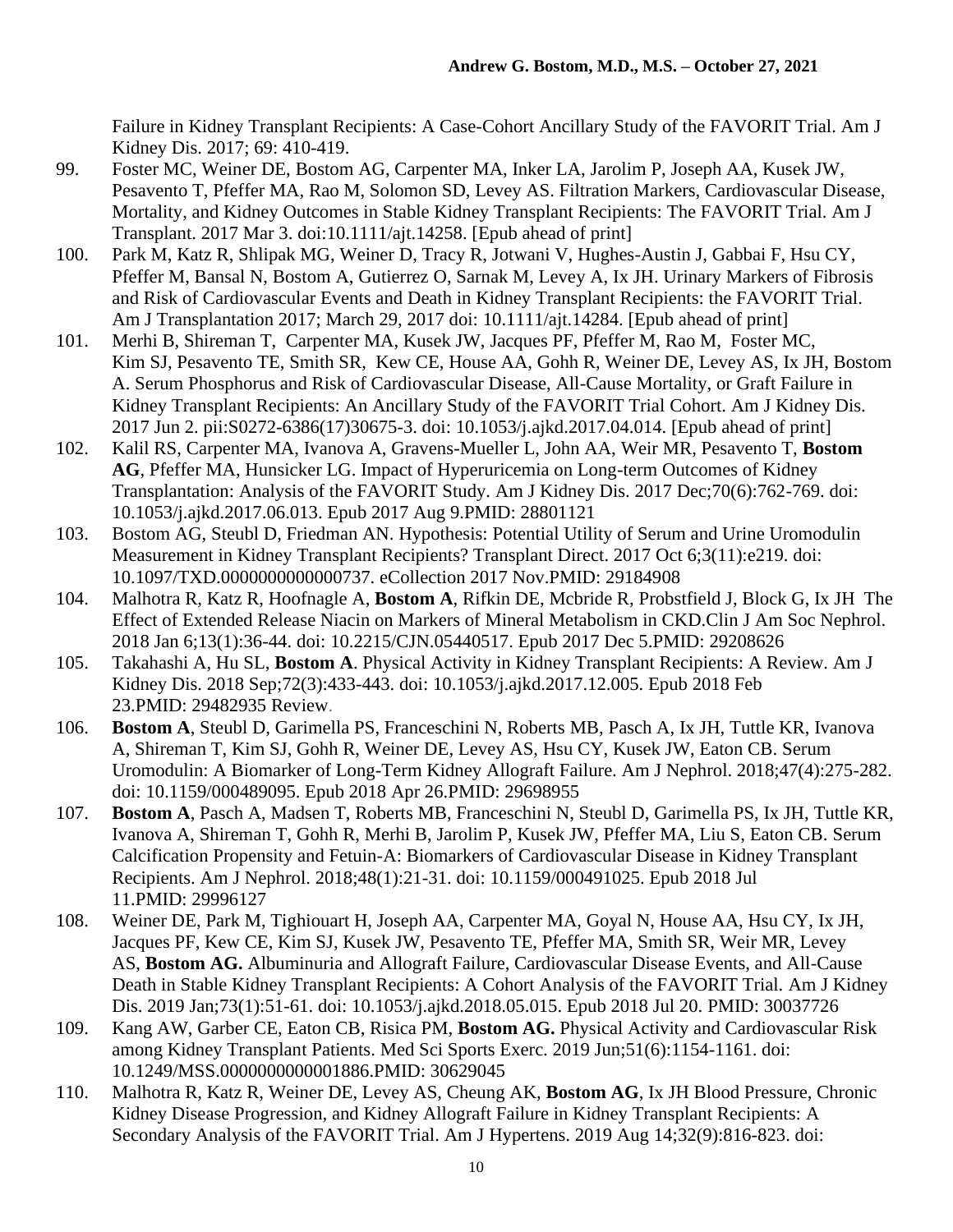# 10.1093/ajh/hpz095.PMID: 31179500

- 111. Kang AW, **Bostom AG**, Kim H, Eaton CB, Gohh R, Kusek JW, Pfeffer MA, Risica PM, Garber CE Physical activity and risk of cardiovascular events and all-cause mortality among kidney transplant recipients. Nephrol Dial Transplant. 2020 Aug 1;35(8):1436-1443. doi: 10.1093/ndt/gfaa038.PMID: 32437569
- 112. Horace RW, Roberts M, Shireman TI, Merhi B, Jacques P, **Bostom AG**, Liu S, Eaton CB. Remnant cholesterol is prospectively associated with CVD events and all-cause mortality in kidney transplant recipients: the FAVORIT study. Nephrol Dial Transplant. 2021 Mar 24:gfab068. doi: 10.1093/ndt/gfab068. Online ahead of print.PMID: 33760035
- 113. Matías-García PR, Ward-Caviness CK, Raffield LM, Gao X, Zhang Y, Wilson R, Gào X, Nano J, **Bostom A**, Colicino E, Correa A, Coull B, Eaton C, Hou L, Just AC, Kunze S, Lange L, Lange E, Lin X, Liu S, Nwanaji-Enwerem JC, Reiner A, Shen J, Schöttker B, Vokonas P, Zheng Y, Young B, Schwartz J, Horvath S, Lu A, Whitsel EA, Koenig W, Adamski J, Winkelmann J, Brenner H, Baccarelli AA, Gieger C, Peters A, Franceschini N, Waldenberger M. DNAm-based signatures of accelerated aging and mortality in blood are associated with low renal function. Clin Epigenetics. 2021 Jun 2;13(1):121. doi: 10.1186/s13148-021-01082-w.PMID: 34078457
- 114. Bostom AG, Kenyon T, Eaton CB. Covid-19 positive test cycle threshold trends predict covid-19 mortality in Rhode Island. 2021.01.26.21250557; medRxiv doi: https://www.medrxiv.org/content/10.1101/2021.01.26.21250557v1

PubMed link for 117 total publications: http://bit.ly/2t2yPb8

## **EDITORIALS, JOURNAL REVIEWS, AND BOOK CHAPTERS (invited, and not peer reviewed)**

- 1. **Bostom AG**, Dworkin LD. Cystatin C measurement: improved detection of mild decrements in glomerular filtration rate versus creatinine-based estimates? *Am J Kid Dis* 2000; 36: 205-207.
- 2. **Bostom AG**, Gohh RY, Morrissey P. Hyperhomocysteinemia in chronic renal transplant recipients. *Graft* 2000; 3: 197-204.
- 3. Culleton BF, **Bostom AG.** Hyperhomocysteinemia in chronic renal disease. Chapter 9, pages 211-228. In: Cardiovascular disease in end-stage renal failure. Loscalzo J, London GM, Editors. Oxford University Press, 2000.
- 4. **Bostom AG,** Brown RS Jr, Chavers BM, Coffman TM, Cosio FG, Culver K, Curtis JJ, Danovitch GM, Everson GT, First MR, Garvey C, Grimm R, Hertz MI, Hricik DE, Hunsicker LG, Ibrahim H, Kasiske BL, Kennedy M, Klag M, Knatterud ME, Kobashigawa J, Lake JR, Light JA, Matas AJ, McDiarmid SV, Miller LW, Payne WD, Rosenson R, Sutherland DE, Tejani A, Textor S, Valantine HA, Wiesner RH. Prevention of post-transplant cardiovascular disease--report and recommendations of an ad hoc group. *Am J Transplant* 2002 July; 2(6):491-500.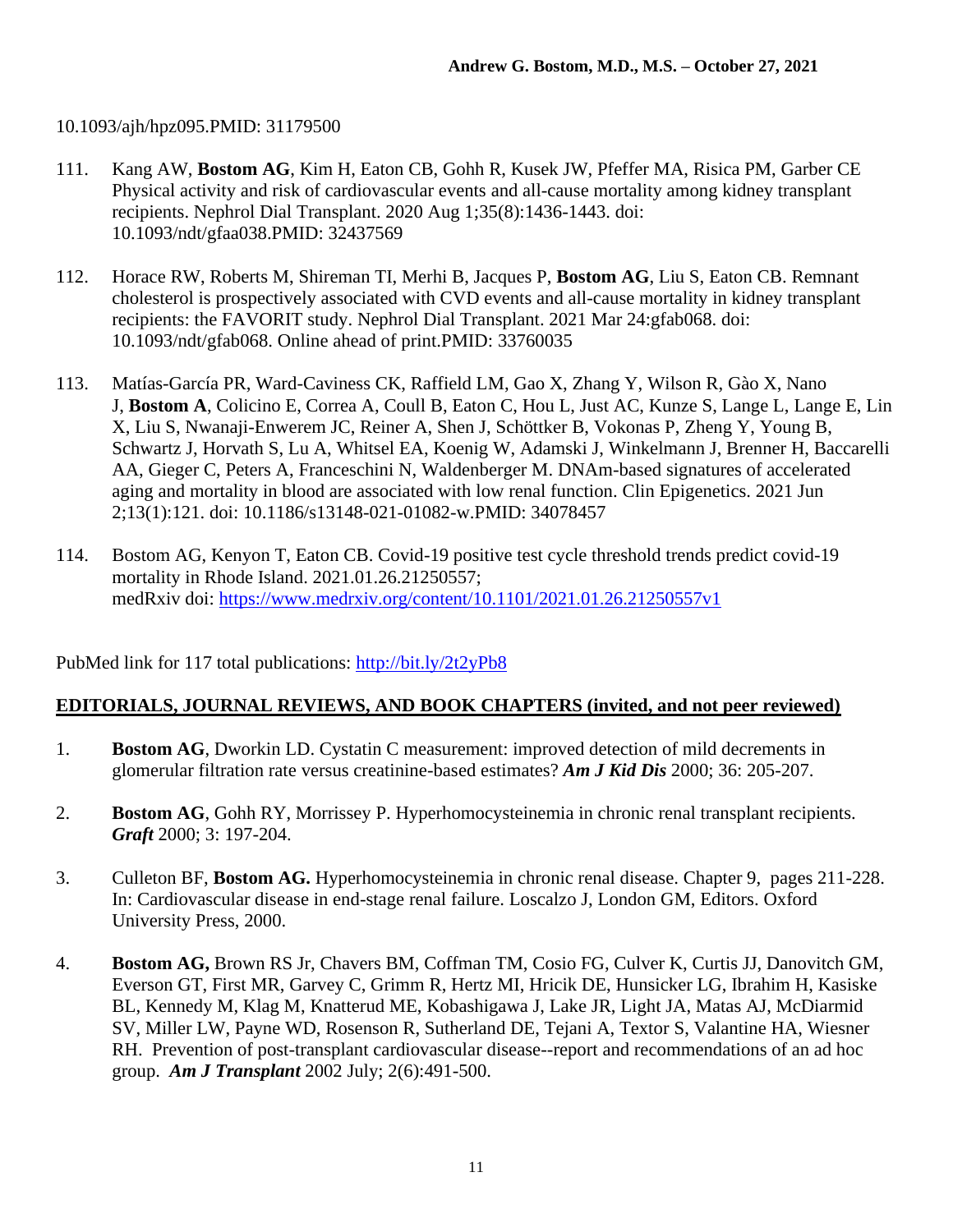5. Friedman AN, **Bostom AG**. Hyperhomocysteinemia in Renal Disease. Chpt. 270. In: Harrison's Online, edited by Braunwald E, Fauci AS, Isselbacher KJ, Kasper dL, Hauser SL, Longo DL, Jameson JL, McGraw-Hill, 2001.

## **OTHER PUBLICATIONS**

- 1. **Bostom AG**. Abnormalities of lipoprotein metabolism in the nephrotic syndrome. N Engl J Med 1991; 324:697-8.
- 2. Breslow J, et al. N-Acetylcysteine and lipoprotein (a). Lancet 1992;339:126-7.
- 3. **Bostom AG**, et al. Serum lipoprotein (a) as a risk factor for extracranial acrotid artery atherosclerosis. Mayo Clin Proc 1992;67:303-4.
- 4. MacLean DB, et al. Postmenopausal estrogen therapy and cardiovascular disease. N Engl J Med 1992; 326:707-8.
- 5. **Bostom AG**, et al. Microalbuminuria, lipoproteins, and diabetic contro. Ann Intern Med 1993;118:312.
- 6. **Bostom AG**. Lipoprotein(a) risk in women and efficacy of ascorbate. JAMA 1994; 272:1169.
- 7. Craig WY, et al. Lipoprotein(a) concentration and risk of atherothrombotic disease. JAMA 1995;274:1198-9.
- 8. **Bostom AG**. Folic Acid fortification of food. JAMA 1996;275:681.
- 9. **Bostom AG**. Methionine loading, vitamin B6 status, and premature thromboembolic disease. Ann Intern Med 1996;125:419-20.
- 10. **Bostom AG**. Adjunctive drug therapy for acute myocardial infarction. N Engl J Med 1997;336:1455.
- 11. **Bostom AG**. Effects of fenofibrate and gemfibrozil on plasma homocysteine. Lancet 2001;358(9295);1811-2.
- 12. **Bostom AG**. Cost-effectiveness of homocysteine-lowering therapy to prevent coronary heart disease. JAMA 2002;287(2):190;discussion 191-2.
- 13. **Bostom AG, Sharaf B**. B vitamins and restenosis after coronary angioplasty. N Engl J Med 2002;346(14):1093-5.

### **ABSTRACTS**

1. Brosnan JT, Hall B, Selhub J, Nadeau MR, **Bostom AG**. Renal metabolism of homocysteine in vivo. Biochem Soc Trans 1995;23:470S.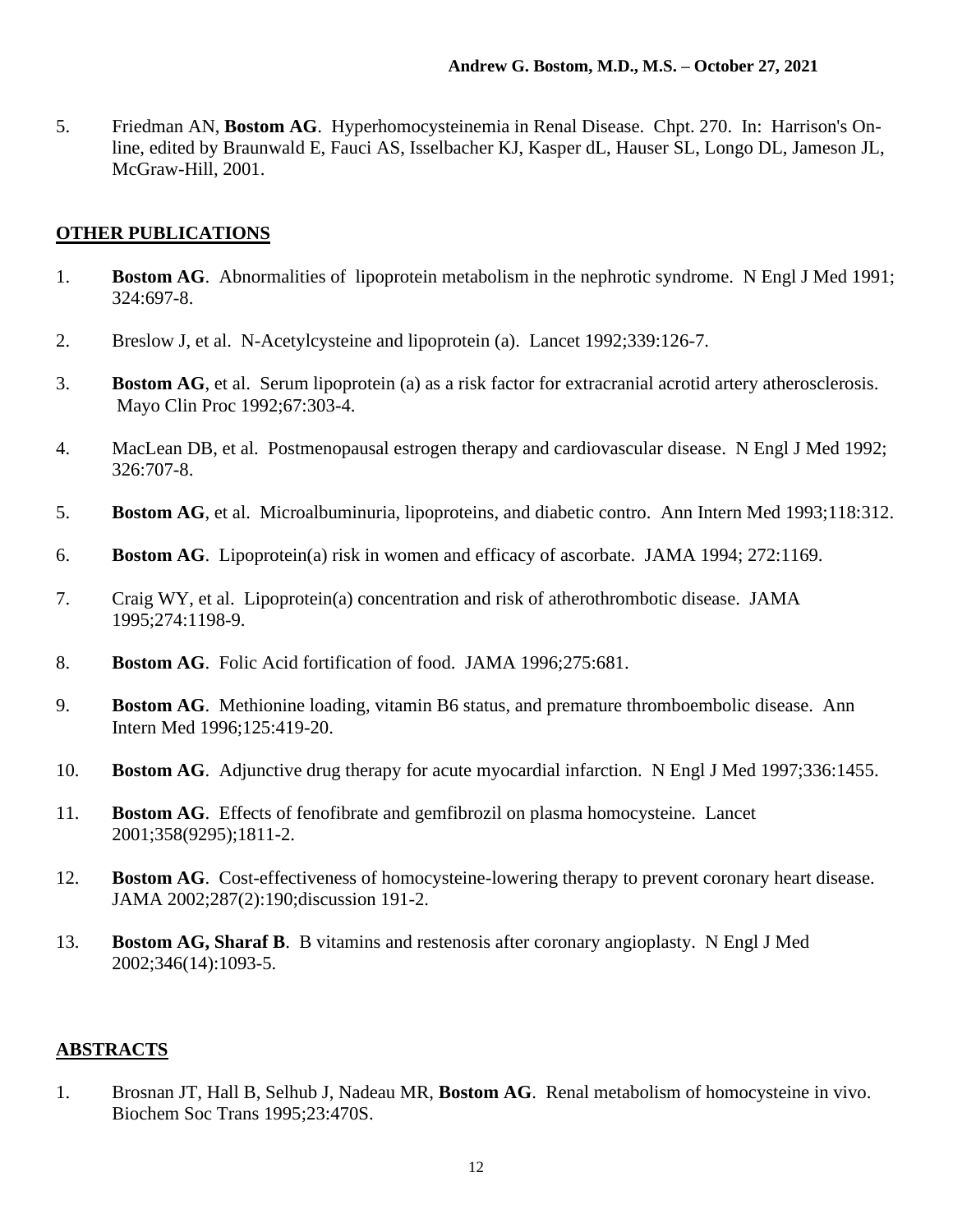- 2. **Bostom AG**, Thorpe K, Beecroft ML, Nadeau MR, Jacques PF, Selhub J, Rosenberg IH, Churchill DN. Lack of association between serum total homocysteine levels and non-fatal myocardial infarction prevalence in a large peritoneal dialysis inception cohort. Can J Cardiol 1997;13 (Suppl B):314B (Abstract #1147).
- 3. Friedman AN, **Bostom AG**, Selhub J, Levey AS, Rosenberg IH, Pierratos A. Nocturnal Versus Standard Hemodialysis and Plasma Total Homocysteine Levels. Am Soc. of Nephrology annual meeting, 2001. Volume 12, p. 356.
- 4. Friendman AN, Hunsicker L, Selhub J, **Bostom AG**. "Correlates of Plasma C-Reactive Protein Levels in Patients with Type 2 Diabetes Mellitus and Nephropathy". Am Soc. of Nephrology, 2002, abstract #787, p. 630A.
- *5.* **Bostom A**, Friedman A, Hunsicker L, Jacques P, Selhub J. A Prospective Study of C-Reactive Protein and Pooled Cardiovascular Disease Outcomes in the Irbesartan Type 2 Diabetic Nephropathy Trial Cohort. July, 2003.
- 6. **Bostom A,** Friedman A, Hunsicker L, Jacques P, Selhub J. A Prospective Study of Total Homocysteine and Pooled Cardiovascular Disease Outcomes in the Irbesartan Type 2 Diabetic Nephropathy Trial Cohort. July, 2003.
- 7. **Bostom A**, Shemin D, Steffes M; McKenney J, HuS. Low Dose (500 mg) once daily was matrix extended-release niacin lowers serum phosphorus and raises HDL cholesterol concentrations in hemodialysis patients. Am Soc of Nephrology annual meeting 2009. PO#1860.
- 8. **Bostom A,** Carpenter M, Kusek J, Hunsicker L, Jacques P, Levey A, Pfeffer M, Selhub J. Homocysteine lowering in chronic stable renal transplant recipients: the FAVORIT trial. Am Soc of Nephrology annual meeting 2009. LB#001.
- 9. Maccubbin D, Tipping D, Kuznetsova O, Hanlon W, **Bostom A**. Extended-release niacin/laropiprant lowers serum phosphorus concentrations in dyslipidemic patients. Am College of Cardiology annual meeting 2010.
- 10. **Bostom A**. Hypophosphatemic Effect of Niacin in Patients with Type 2 Diabetes: A Randomized Trial". Am Soc of Nephrology annual meeting 2010.

## **INVITED PRESENTATIONS**

- 1. First International Conference on Homocysteine Metabolism, Dromoland Castle, Ireland, July 1-5, 1995. "Net Uptake of Homocysteine by the Rat Kidney In Vivo", July 3, 1995.
- 2. "Hyperhomocysterinemia in End-Stage Renal Disease." McMaster University, Hamilton, Ontario, Canada, Renal Grand Rounds, October 30, 1995.
- 3. "Hyperhomocysteinemia and Vascular Disease." Cardiology Grand Rounds. Stanford University, Palo Alto, CA, March 7, 1996.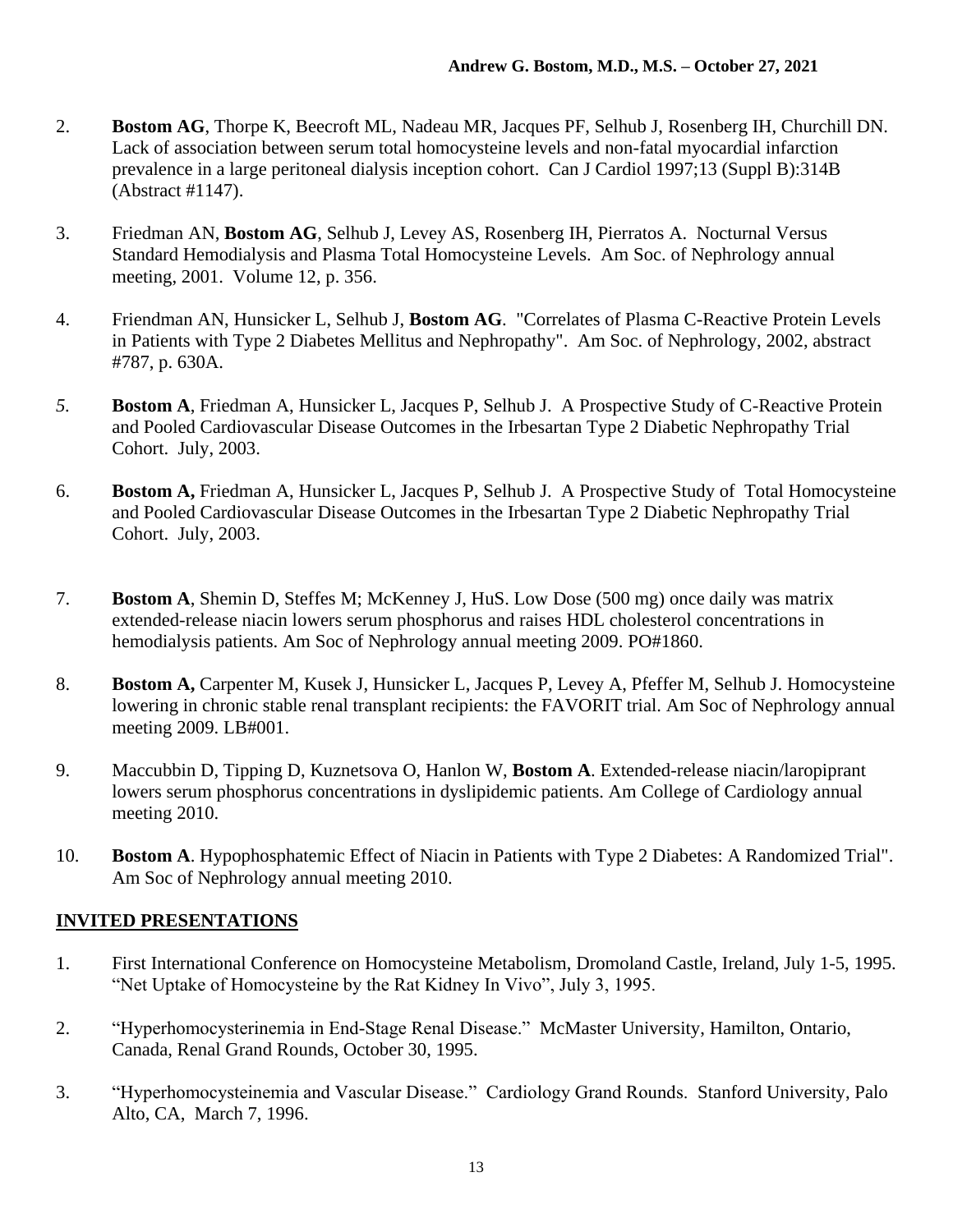- 4. "Homocysteine and Vascular Disease." 11th National Conference on Thrombosis and Hemostasis, November 8, 1996.
- 5. "Homocysteine and Vascular Disease in ESRD (End-Stage Renal Disease)." International Society of Nephrology, 13th World Congress, Sydney, Australia, May 26, 1997.
- 6. "Prospective Studies of Elevated Plasma Lipoprotein (a) and Coronary Heart Disease: A Critical Review." University of Oslo, Institute of Medical Genetics, Special Two-Day International Seminar on Lipoprotein (a), May 30, 1997.
- 7. "Clinical Significance of Hyperhomocysteinemia." Seventh Annual Symposium on Peripheral Vascular Disease, Newport, RI, August 15, 1997.
- 8. "B-Vitamins, Homocysteine, and Vascular Disease." Cardiovascular Nutraceuticals Conference, Washington, DC, October 14-15, 1997.
- 9. Two-Day Visiting Professorship at The University of Iowa Medical Center, October 16-17, 1997.
- 9a. "Homocysteine and Vascular Disease." Medicine Grand Rounds, October 16, 1997.
- 9b. "Hyperhomocysteinemia in End Stage Renal Disease: Prevalence, Etiology, and Potential Relationship to Arteriosclerotic Outcomes." Cardiovascular Center Research Seminar, October 17, 1997.
- 10. "Identification and Treatment of Hyperhomocysteinemia." Medicine Grand Rounds, Rhode Island Hospital, October 28, 1997
- 11. "Homocysteine-Lowering Trial in Renal Transplant Recipients." 1997 Annual Meeting of the American Society of Nephrology, San Antonio, Texas, November 3, 1997.
- 12. "Management of Severe Hyperlipidemia with Presentation of Cases." Cardiology Grand Rounds, Memorial Hospital of Rhode Island, December 2, 1997.
- 13a. "Serum Total Homocysteine Levels Predict All Cause and Cardiovascular Disease Mortality in Elderly Framingham Men and Women." 38th Annual Conference on Cardiovascular Disease Epidemiology and Prevention, Sante Fe, NM, March 18-21, 1998.
- 13b. "Homocysteine Another Cholesterol?," 38th Annual Conference on Cardiovascular Disease Epidemiology and Prevention, Sante Fe, NM, March 18-21, 1998.
- 14. Second International Conference on Homocysteine Metabolism, Nijmegen, The Netherlands, April 26- 29, 1998. "Homocysteine in Renal Disease." Chairperson, Symposium, April 29, 1998.
- 15. "Homocysteine and Vascular Disease." Medical Grand Rounds, Memorial Hospital of Rhode Island, May 13, 1998.
- 16. "Excess Prevalence of Hyperhomocysteinemia Among Chronic Renal Disease Patients Persists in the Era of Folic Acid Fortified Cereal Grain Flour." 1st Homocysteinemia and Atherosclerosis RFA Grantees Meeting, National, Heart, Lung, and Blood Institute, Bethesda, MD, October 27, 1999.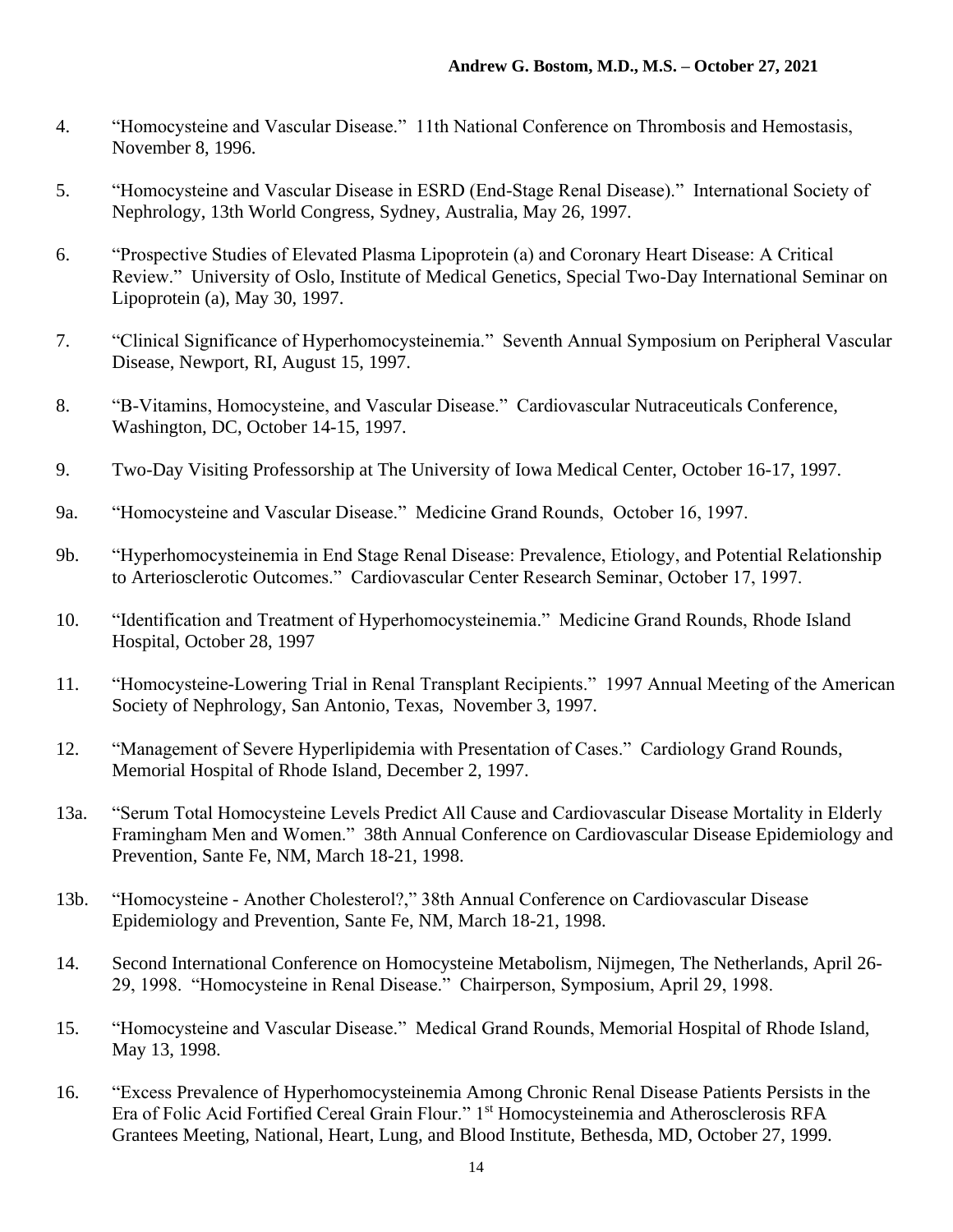- 17a. "Mild Fasting Hyperhomocysteinemia in the Era of Folic Acid Fortification of Cereal Grain Flour: Comparison of Renal Transplant and Coronary Artery Disease Patients." 71<sup>st</sup> Scientific Sessions, American Heart Association, Dallas, TX, November 9, 1998.
- 17b. "Non-Fasting Plasma Total Homocysteine Levels and Stroke Occurrence in Elderly Framingham Women and Men: A Prospective Study." 71<sup>st</sup> Scientific Sessions, American Heart Association, Dallas, TX, November 10, 1998.
- 18. "Problem Cases in Hyperlipidemia." Cardiology Grand Rounds, Memorial Hospital of Rhode Island, November 17, 1998.
- 19. "Homocysteine and Vascular Disease." Cardiology Grand Rounds, Hartford Hospital, Hartford, CT, January 5, 1999.
- 20. "Homocysteine, Arteriosclerosis, and the 'Reverse Causality' Hypothesis: Ignorance of Renal Function is Not Bliss." 39<sup>th</sup> Annual conference on Cardiovascular Disease Epidemiology and Prevention, Omni Rosen Hotel, Orlando, Florida, March 26, 1999.
- 21. "Homocysteine and Vascular Disease." Medicine Grand Rounds, University of Nebraska Medical Center, Omaha, Nebraska, April 23, 1999.
- 22a. "Homocysteine Levels in Renal Transplantation: Determinants in the Era of Folic Acid Fortified Flour." 18th Annual Meeting of the American Society of Transplantation, Chicago, IL, May 17, 1999.
- 22b "Excess Prevalence of Mild Fasting Hyperhomocysteinemia Among Renal Transplant Versus Coronary Artery Disease Patients in the Era of Folic Acid Fortified Cereal Grain Flour." 18th Annual Meeting of the American Society of Transplantation, Chicago, IL, May 17, 1999
- 23. "Homocysteine and Vascular Disease." 51st Annual Meeting of the American Association of Clinical Chemistry, New Orleans, LA, July 27, 1999.
- 24. "Addressing Efficacy, Safety, and Outcomes: B-Vitamin Treatment of Hyperhomocysteinemia for Primary and Secondary Cardiovascular Disease Prevention.", 82<sup>nd</sup> Annual Meeting of the American Dietetics Association, Atlanta, GA, October 17, 1999.
- 25a. "Homocysteine: 'Expensive Creatinine', or Important, Modifiable Risk Factor for Arteriosclerotic Outcomes in Renal Transplant Recipients?", 32nd Annual Meeting of the American Society of Nephrology, Miami, FL, November 6, 1999.
- 25b. "Enhanced Reduction of Fasting Total Homocysteine Levels with Supraphysiological Versus Standard Multivitamin Dose Folic Acid Supplementation in Renal Transplant Recipients" 32<sup>nd</sup> Annual Meeting of the American Society of Nephrology, Miami, FL, November 6, 1999.
- 25c. "B12, But Not Folate Status, is an Independent Determinant of Fasting Total Homocysteine Levels in Renal Transplant Recipients 50 Years of Age and Older." 32nd Annual Meeting of the American Society of Nephrology, Miami, FL, November 6, 1999.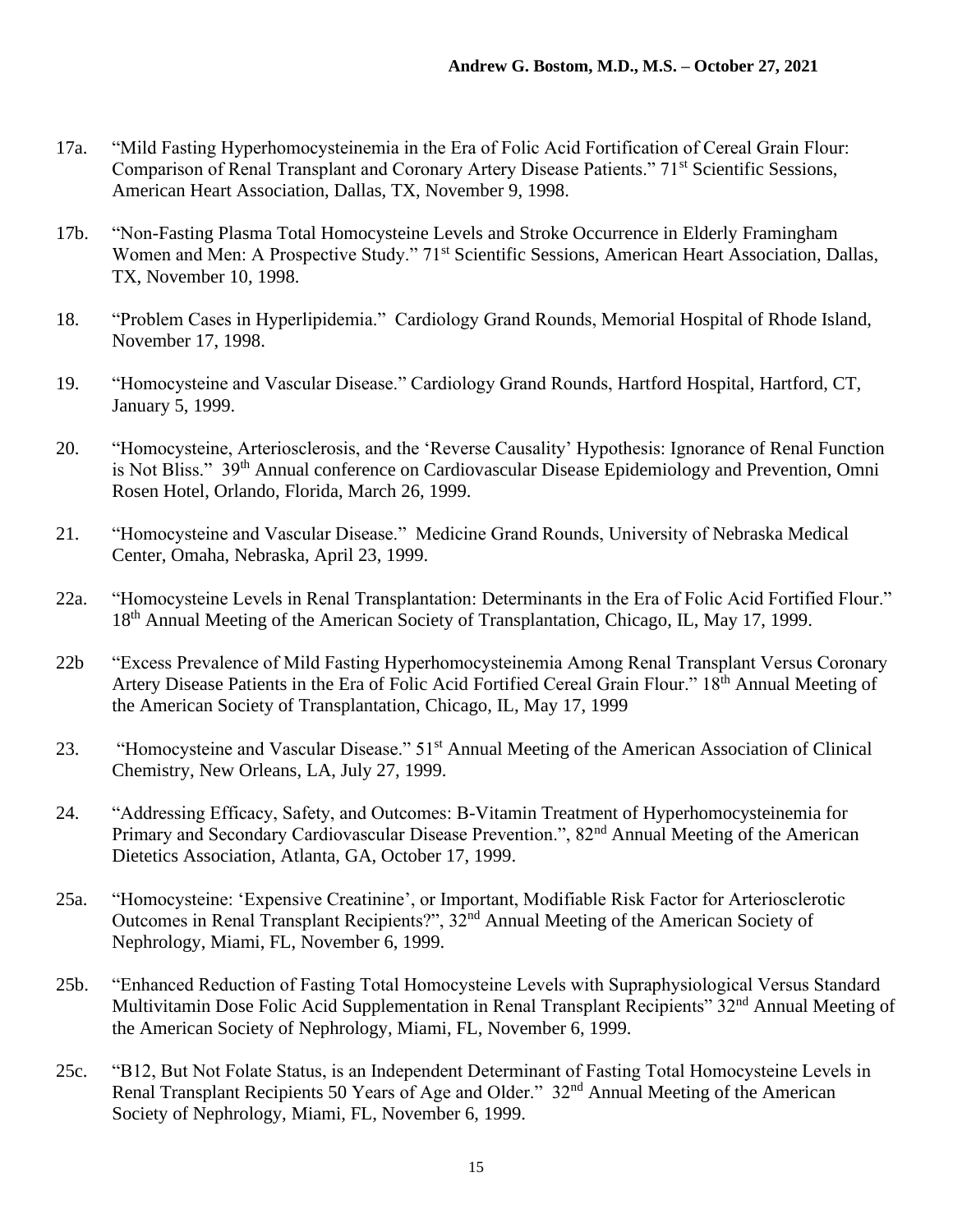- 26. "Enhanced Reduction of Fasting Total Homocysteine Levels with Supraphysiological Versus Standard US Recommended Daily Allowance Dose Folic Acid Supplementation in Renal Transplant Recipients" 72nd Scientific Sessions, American Heart Association, Atlanta, GA, November 7, 1999.
- 27. "Homocysteine: 'Expensive Creatinine', or Important, Modifiable Risk Factor for Arteriosclerotic Outcomes in Renal Transplant Recipients?", 2<sup>nd</sup> Homocysteinemia and Atherosclerosis RFA Grantees Meeting, National, Heart, Lung, and Blood Institute, Bethesda, MD, November 30, 1999 (oral presentation).
- 28. "Enhanced Reduction of Fasting Total Homocysteine Levels with Supraphysiological Versus Standard Multivitamin Dose Folic Acid Supplementation in Renal Transplant Recipients.", 49<sup>th</sup> Annual Scientific Session, American College of Cardiology, Anaheim, CA, March 12, 2000 (poster presentation).
- 29. Division of Nephrology Grand Rounds, St. Joseph's Health Centre, "Homocysteine: Expensive Creatinine, or Important Modifiable Risk Factor for CVD Outcomes in Chronic Renal Disease?", Visiting Professor, Division of Nephrology, University of Western Ontario, Hamilton, Ontario, September 19, 2000 (oral presentation).
- 30. Clinical Pharmacology Grand Rounds, Robarts Research Institute, "Screening and Treatment Guidelines for Hyperhomocysteinemia: The Case for Watchful Waiting", Visiting Professor, Division of Nephrology, University of Western Ontario, Hamilton, Ontario, September 19, 2000 (oral presentation).
- 31. "Homocysteine and Vascular Disease", Philadelphia Endocrine Society, Philadelphia, PA, October 11, 2000 (oral presentation).
- 32. "Reduced Folates Are an Expensive Treatment for Hyperhomocysteinemia in Hemodialysis Patients with No Greater Efficacy Than Folic Acid.", 33<sup>rd</sup> American Society of Nephrology Meetings, Toronto, Canada, October 13, 2000 (oral presentation).
- 33. "Chronic Renal Transplantation: A Model for the Hyperhomocysteinemia of Renal Insufficiency.", 33rd American Society of Nephrology Meetings, Toronto, Canada, October 13, 2000 (poster presentation).
- 34. "Proteinuria and Total Plasma Homocysteine Levels in Chronic Renal Disease: Critical Impact of True Glomerular Filtration Rate.", 33rd American Society of Nephrology Meetings, Toronto, Canada, October 13, 2000 (poster presentation).
- 35. "Cyclosporine Use is Not Independently Associated with Increased Plasma Total Homocysteine Levels in Austrian or United States Chronic Renal Transplant Recipients.", 33<sup>rd</sup> American Society of Nephrology Meetings, Toronto, Canada, October 13, 2000 (poster presentation).
- 36. Renal Division Grand Rounds, "Total Homocysteine Lowering for the Potential Reduction of Arteriosclerotic Outcomes in Stable Renal Transplant Recipients: Rationale for a Multicenter Randomized Controlled Clinical Trial", Boston University Medical Center, February 7, 2001 (oral presentation).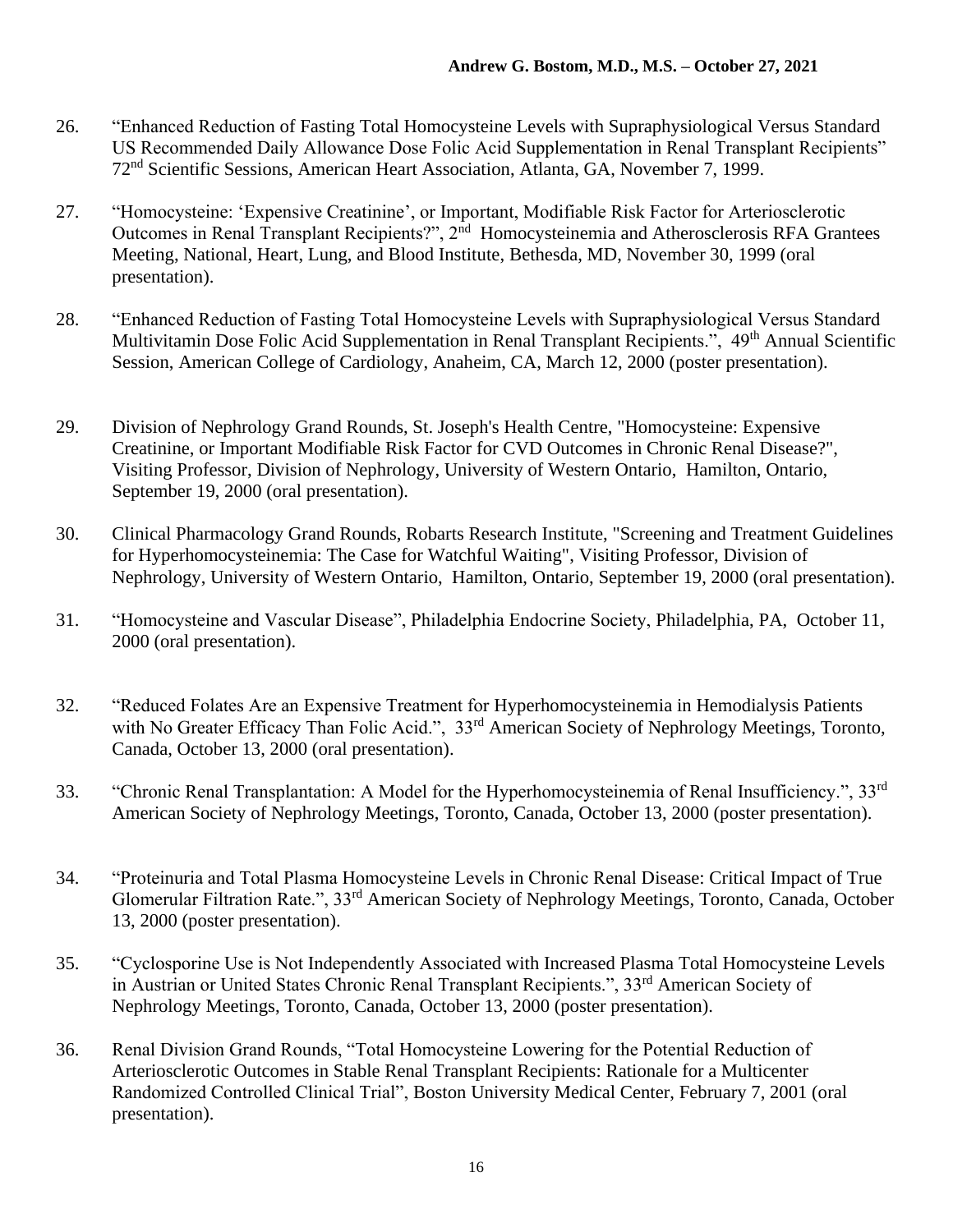- 37. "Controlled Comparison of L-Folinic Acid Versus Folic Acid for the Treatment of Hyperhomocysteinemia in Hemodialysis Patients.", 41<sup>st</sup> Annual Conference on Cardiovascular Disease Epidemiology and Prevention, San Antonio, Texas, March 2, 2001 (poster presentation).
- 38. "Total Homocysteine Lowering Treatment Among Coronary Artery Disease Patients in the Era of Folic Acid Fortified Cereal Grain Flour.", 41<sup>st</sup> Annual Conference on Cardiovascular Disease Epidemiology and Prevention, San Antonio, Texas, March 2, 2001 (poster presentation).
- 39. "Renal Insufficiency, Vitamin B12 Status, and Population Attributable Risk for Mild Hyperhomocysteinemia Among Coronary Artery Disease Patients in the Era of Folic Acid Fortified Cereal Grain Flour.", 3rd Homocysteinemia and Atherosclerosis RFA Grantees Meeting, National, Heart, Lung, and Blood Institute, Bethesda, MD, March 6, 2001 (oral presentation).
- 40. "Total Homocysteine Lowering for the Potential Reduction of Arteriosclerotic Outcomes in Renal Transplant Recipients: Rationale for a Controlled Clinical Trial.", Clinical Nephrology Meetings 2001, National Kidney Foundation, Orlando, Florida, April 21, 2001 (oral presentation).
- 41. "The Kidney and Homocysteine Metabolism", ASN/ISN World Congress of Nephrology, San Francisco, CA, October 10-17, 2001.
- 42. "Management of dyslipidemia in Chronic Renal Disease", Renal Grand Rounds, March 22, 2002.
- 43. "Measurement Parameters and Methodologies in Chronic Renal Disease, ASN Renal Week, Philadelphia, PA, November 1, 2002 (poster presentation).
- 44. "Folic Acid for Vascular Outcome Reduction in Transplantation (FAVORIT)", 1<sup>st</sup> Semi-Annual Renal Clinical Trails Network Consortium, Bethesda, MD, February 4-5, 2003.
- 45. Workshop on Cardiovascular Disease in Chronic Kidney Disease. Bethesda, MD, March 10-11, 2003.
- 46. "Independent Association Between C-Reactive Protein and Circulation vitamin B6, Body Mass Index, and Serum Creatinine in Type 2 Diabetic Nephropathy. Brown University, Dept. of Medicine, Ninth Annual Research Forum, Providence, RI, June 10, 2003 (poster presentation).
- 47. "Kidney & Other Organs in Metabolic Regulation of tHcy", Fourth International Conference on Homocysteine Metabolism, Basel, Switzerland, June 29-July 3, 2003.
- 48. "Homocysteine and Cardiovascular Disease Outcomes in Chronic Renal disease", American Society of Nephrology Annual Meeting, Philadelphia, PA, November 10, 2005.
- 49. *"*FAVORIT Things: Rationale, Design, and Baseline Characteristics of the Folic Acid for Vascular Outcome Reduction in Transplantation Clinical Trial", Rockefeller University, New York, New York, September 10, 2008.

# **NIH SPECIAL EMPHASIS PANEL**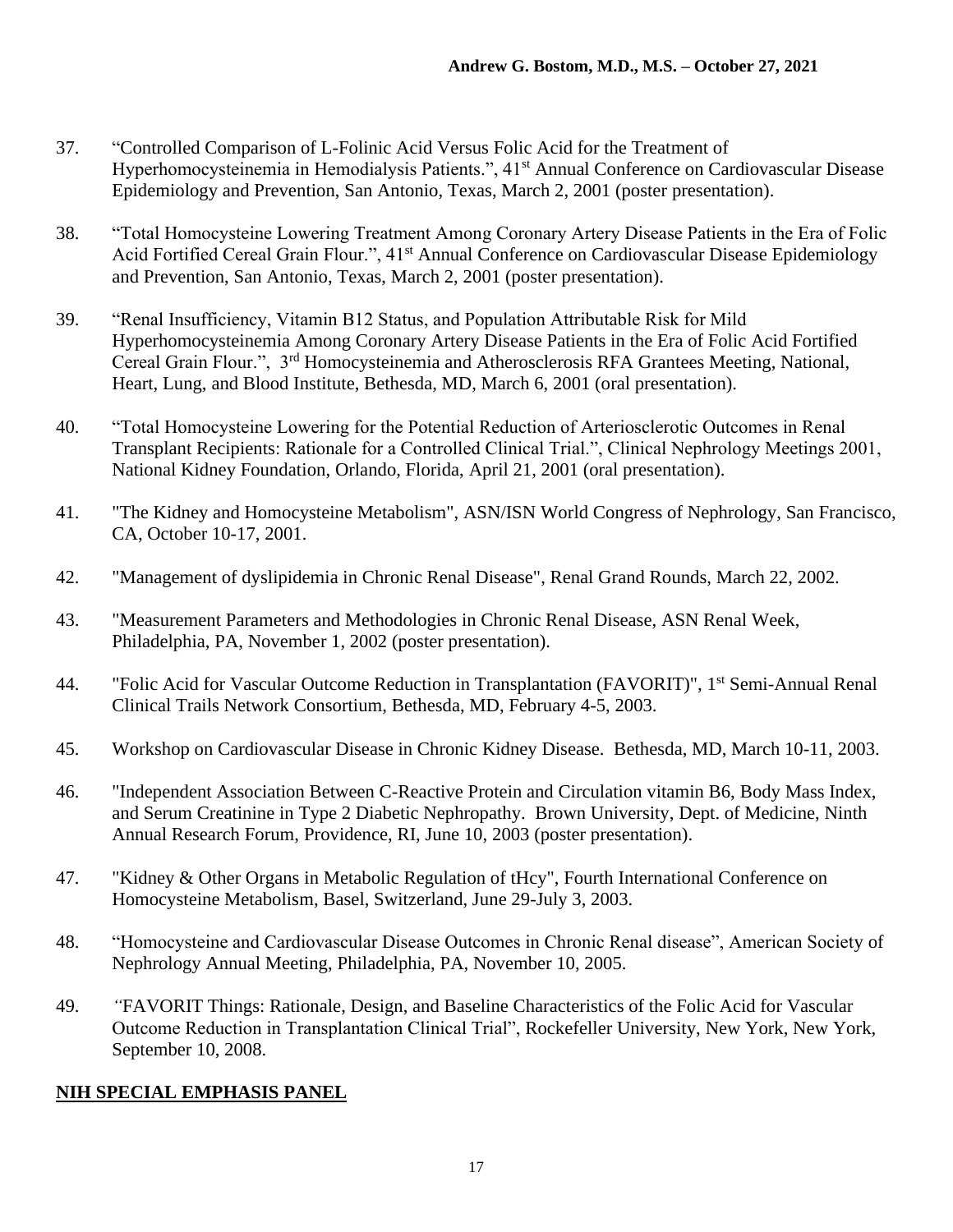1. "The African American Study of Kidney Disease and Hypertension (AASK): Cohort Study" (RFA) DK-03-- 03-500, NIDDK, Bethesda, MD, April 2, 2003.

# **GRANTS**

| $1/93 - 4/93$  | Principal Investigator<br>Effect of high dose ascorbate (Vitamin C) on plasma lipoprotein (a) and homocysteine<br>concentrations in patients with coronary heart disease<br>Roche Vitamin Division \$5,000                                                                                                        |
|----------------|-------------------------------------------------------------------------------------------------------------------------------------------------------------------------------------------------------------------------------------------------------------------------------------------------------------------|
| $1/95 - 6/95$  | Principal Investigator<br>Effect of high dose B-vitamin supplementation on plasma total homocysteine levels in<br>maintenance dialysis patients<br>Roche Vitamin Division \$5,000                                                                                                                                 |
| $1/96 - 12/97$ | Principal Investigator<br>Effect of B-vitamin supplementation on post-methionine load homocysteine concentrations in<br>patients with coronary heart disease<br>Roche Vitamin Division \$20,000                                                                                                                   |
| $6/95 - 6/96$  | Principal Investigator<br>Treatment of hyperhomocysteinemia in maintenance dialysis patients<br>National Kidney Foundation, Massachusetts/Rhode Island Affiliate \$10,000                                                                                                                                         |
| $4/96 - 4/97$  | Principal Investigator<br>Homocysteine and non-fatal myocardial infarction prevalence in a large peritoneal dialysis<br>inception cohort<br>R&D Laboratories \$16,000<br>Baxter Corporation-Renal Division \$12,000                                                                                               |
| $1/97 - 1/98$  | Principal Investigator<br>Homocysteine and vascular disease incidence in CANUSA<br>Grant-in Aid, American Heart Association (National) \$53,845                                                                                                                                                                   |
| $4/97 - 3/99$  | Co-Investigator for RO1-HL56908-01A1<br>Homocysteine lowering trial in vascular disease patients<br>National Heart, Lung, and Blood Institute \$692,616<br>Principal Investigator for subcontract related to this grant to:<br>Memorial Hospital of Rhode Island site, total subcontract \$268,541 over two years |
| $6/98 - 6/99$  | Co-Investigator<br>Treatment of hyperhomocysteinemia in renal transplant recipients<br>National Kidney Foundation, Massachusetts/Rhode Island Affiliate \$15,000                                                                                                                                                  |
| $9/99 - 9/00$  | Principal Investigator                                                                                                                                                                                                                                                                                            |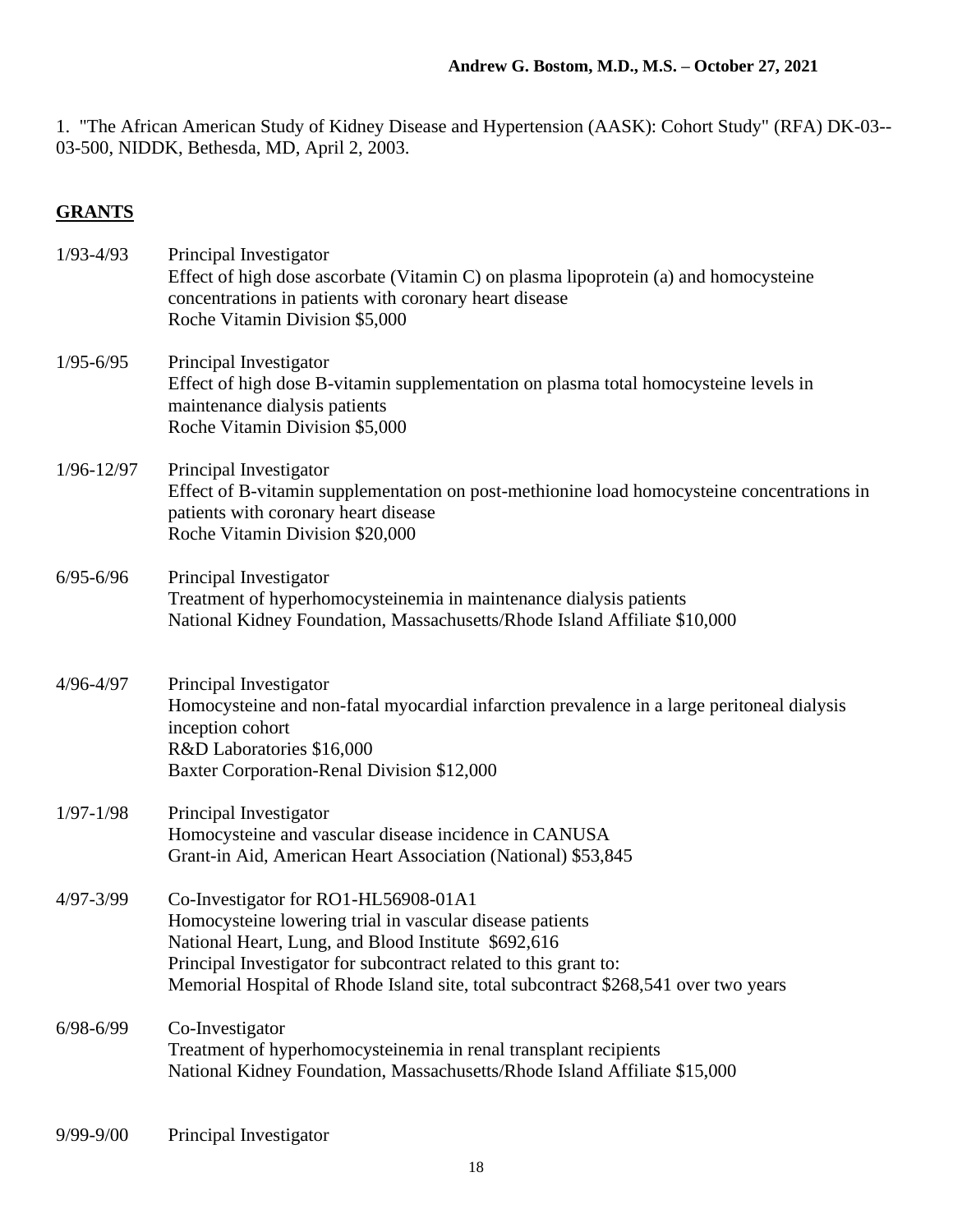|               | Treatment of Hyperhomocysteinemia in Hemodialysis Patients<br>Surdna Fellowship, Brown University \$15,000                                               |
|---------------|----------------------------------------------------------------------------------------------------------------------------------------------------------|
| $4/01 - 3/03$ | Principal Investigator for RO1- HL67695-01                                                                                                               |
|               | Serum Total Homocysteine and C-Reactive Protein as Predictors of Arteriosclerotic Outcomes in<br>The Irbesartan Type 2 Diabetic Nephropathy Trial (IDNT) |
|               | National Heart, Lung, and Blood Institute \$509,800, over 2-years.                                                                                       |
| $7/01 - 1/12$ | Principal Investigator for RO1 DK56846-02                                                                                                                |
|               | A randomized, controlled trial of total homocysteine lowering to reduce cardiovascular disease<br>outcomes in stable renal transplant recipients.        |
|               | National Institute of Diabetes, Digestive, and Kidney Diseases, \$15,300,000 over 5-years.                                                               |
| $8/10 - 7/11$ | Principal Investigator                                                                                                                                   |
|               | A randomized, placebo-controlled, pilot study of the effects of wax matrix extended-release                                                              |
|               | niacin on laboratory measures of calcium-phosphorus homeostasis and bone formation in stage<br>3-4 kidney disease patients.                              |
|               | National Center for Research Resources -COBRE Chen Pilot Project 1 year \$50,000                                                                         |
| $4/14 - 3/17$ | Consultant Bostom; Principal Investigator-Ix                                                                                                             |
|               | RO1-DK101720) "The Effects of Niacin on Mineral Metabolism in Chronic Kidney Disease"                                                                    |

# **ACTIVE**

Prevent Cancer Foundation Grant 1/14/2016-1/14/2018 Principal Investigator-Bostom "Nicotinamide for actinic keratosis prevention in kidney transplant recipients"

NIDDK Awarded 2/9/2017

1 X01 DK113962, NIDDK Repository request 21306 Serum Magnesium, Cardio-Renal Events, and Total Mortality in the FAVORIT Trial Cohort (Modified request to measure in addition to serum magnesium, serum calcification propensity, fetuin A, uromodulin, glycated albumin, and fructosamine, approved by NIDDK March 15, 2017)

# **UNIVERSITY TEACHING ROLES**

## QUEENS COLLEGE GRADUATE SCHOOL

1986-1988 Taught Cardiac Rehabilitation didactic course to MS in Exercise Physiology candidates, and oversaw practicum field experiences

# **HOSPITAL TEACHING ROLES**